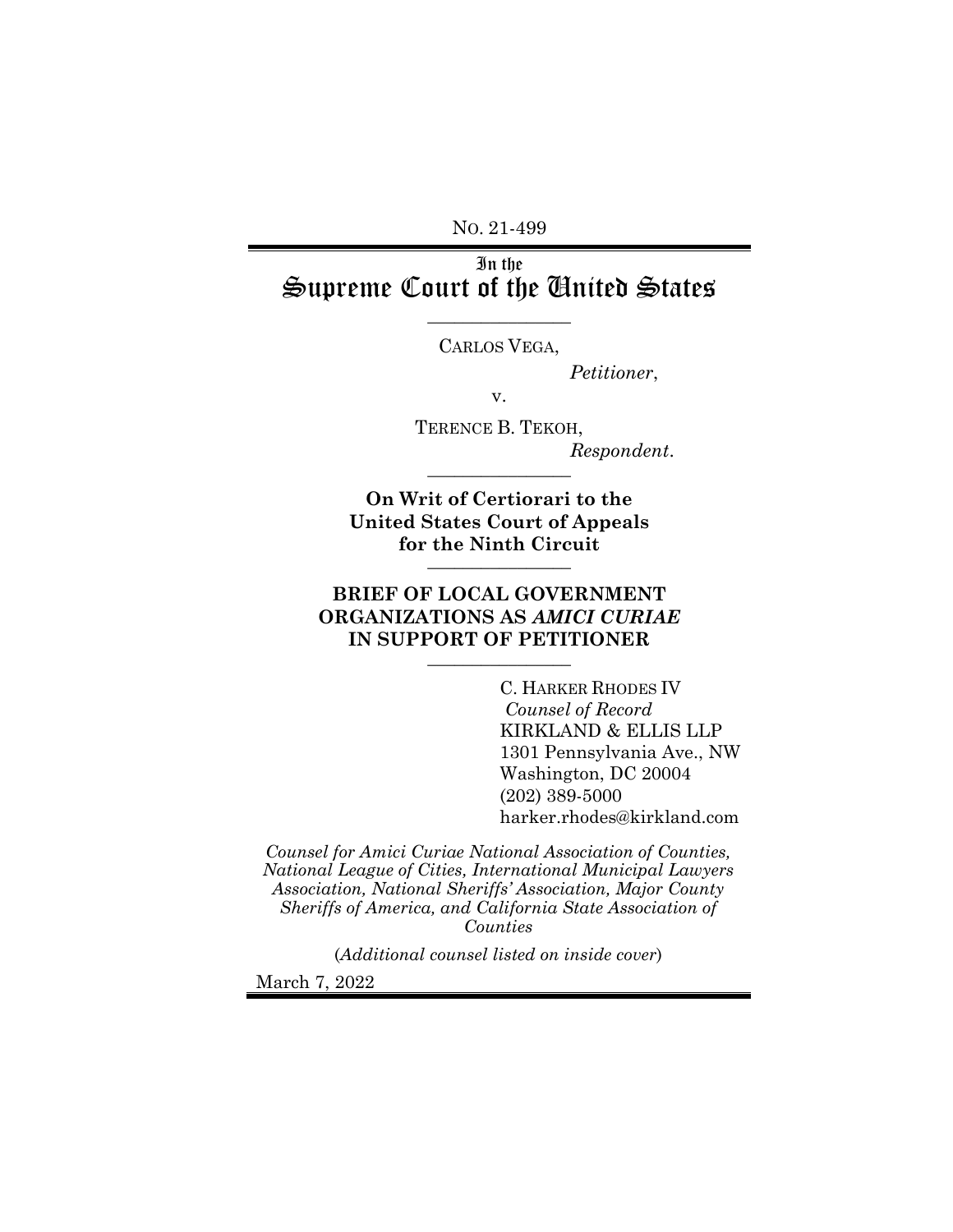LISA SORONEN STATE & LOCAL LEGAL CENTER 444 N. Capitol St., NW Suite 515 Washington, DC 20001 (202) 434-4845 lsoronen@sso.org

*Counsel for Amici Curiae National Association of Counties, National League of Cities, United States Conference of Mayors, International Municipal Lawyers Association, National Sheriffs' Association, Major County Sheriffs of America, and California State Association of Counties*

CELIA MEZA *Corporation Counsel of the City of Chicago* MYRIAM ZRECZNY KASPER *Deputy Corporation Counsel* SUZANNE LOOSE *Chief Assistant Corporation Counsel* CHRISTOPHER WALLACE *Chief Assistant Corporation Counsel* 2 N. LaSalle St., Suite 580 Chicago, IL 60602 (312) 744-8519 [suzanne.loose@cityofchicago.org](mailto:suzanne.loose@cityofchicago.org)

*Counsel for Amicus Curiae City of Chicago*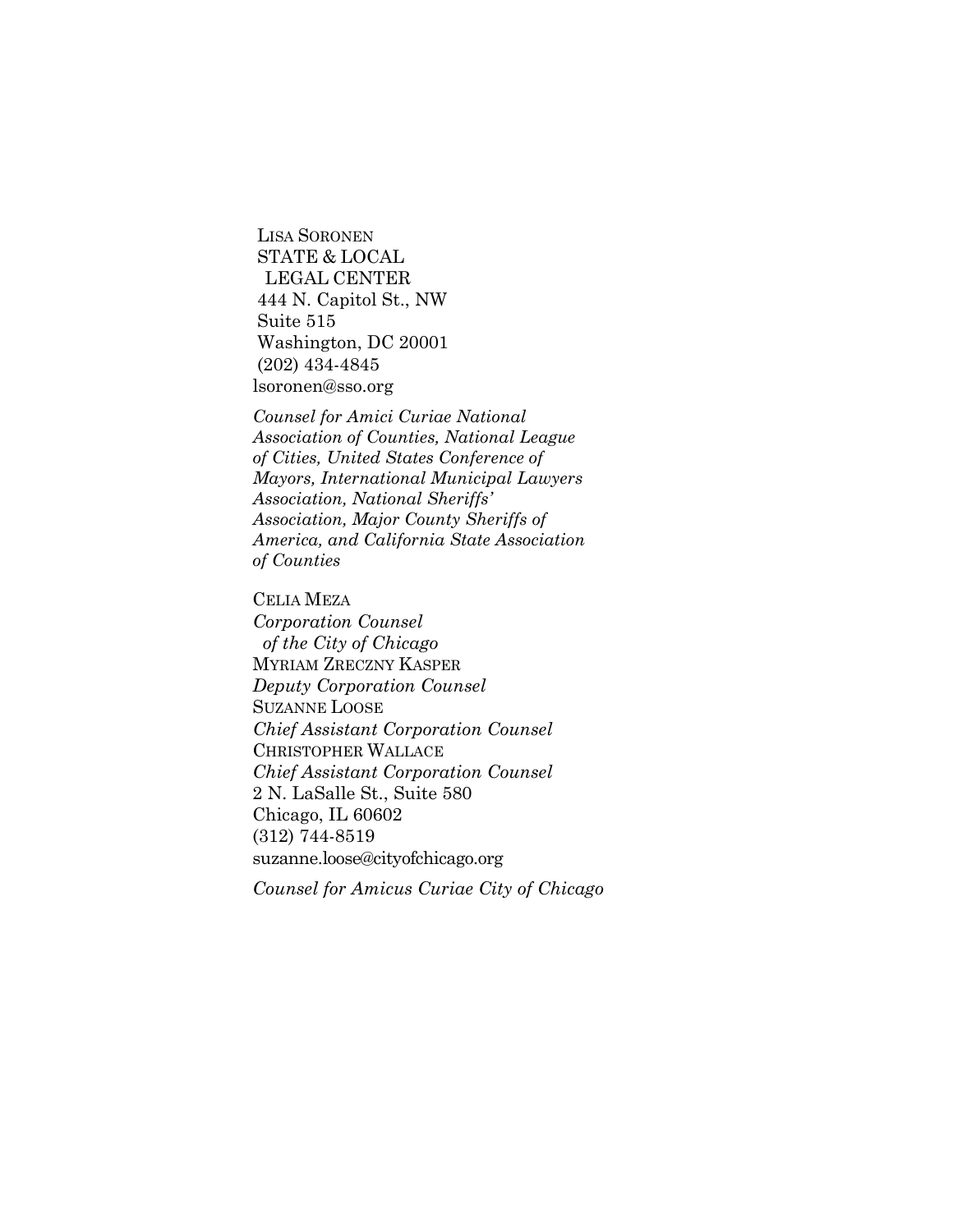# **TABLE OF CONTENTS**

| Ι.      | Local Governments Face Significant Costs<br>When Courts Expand Section 1983 Liability                                                                                              |  |  |
|---------|------------------------------------------------------------------------------------------------------------------------------------------------------------------------------------|--|--|
| $\Pi$ . | The Ninth Circuit's Unwarranted Extension<br>Of Section 1983 Liability To The Prophylactic<br>Miranda Rule Is Plainly Wrong And Poses<br>Serious Problems For Local Governments 10 |  |  |
|         |                                                                                                                                                                                    |  |  |
|         |                                                                                                                                                                                    |  |  |
|         |                                                                                                                                                                                    |  |  |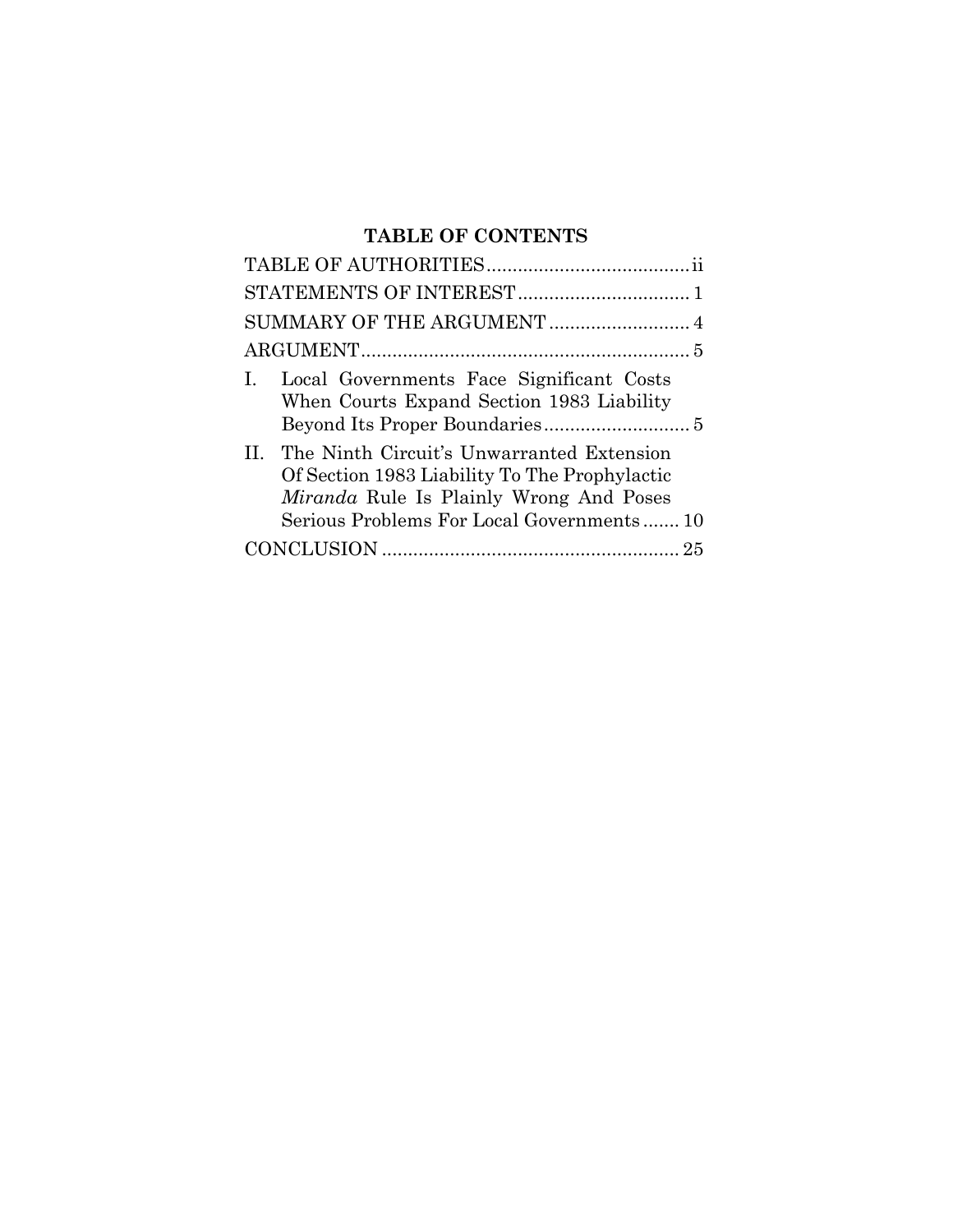## **TABLE OF AUTHORITIES**

# **Cases**

| Alexander v. Sandoval,                                                    |
|---------------------------------------------------------------------------|
| Besedin v. Cnty. of Nassau,<br>No. 2:18-cv-00819-KAM-ST                   |
| Brecht v. Abrahamson,                                                     |
| Carter v. City of Chicago,<br>2020 WL 7183740 (N.D. Ill. Dec. 7, 2020) 21 |
| Carter v. Wrobel,<br>No. 21-1018                                          |
| Comcast Corp. v. Nat'l Ass'n of<br>African American-Owned Media,          |
| Crawford-El v. Britton,                                                   |
| Davis v. Scherer,                                                         |
| Davis v. United States,                                                   |
| Gonzaga Univ. v. Doe,                                                     |
| Green v. Irvington Police Dep't,<br>No. 2:19-cv-20239-SDW-ESK             |
| Hensley v. Carey,                                                         |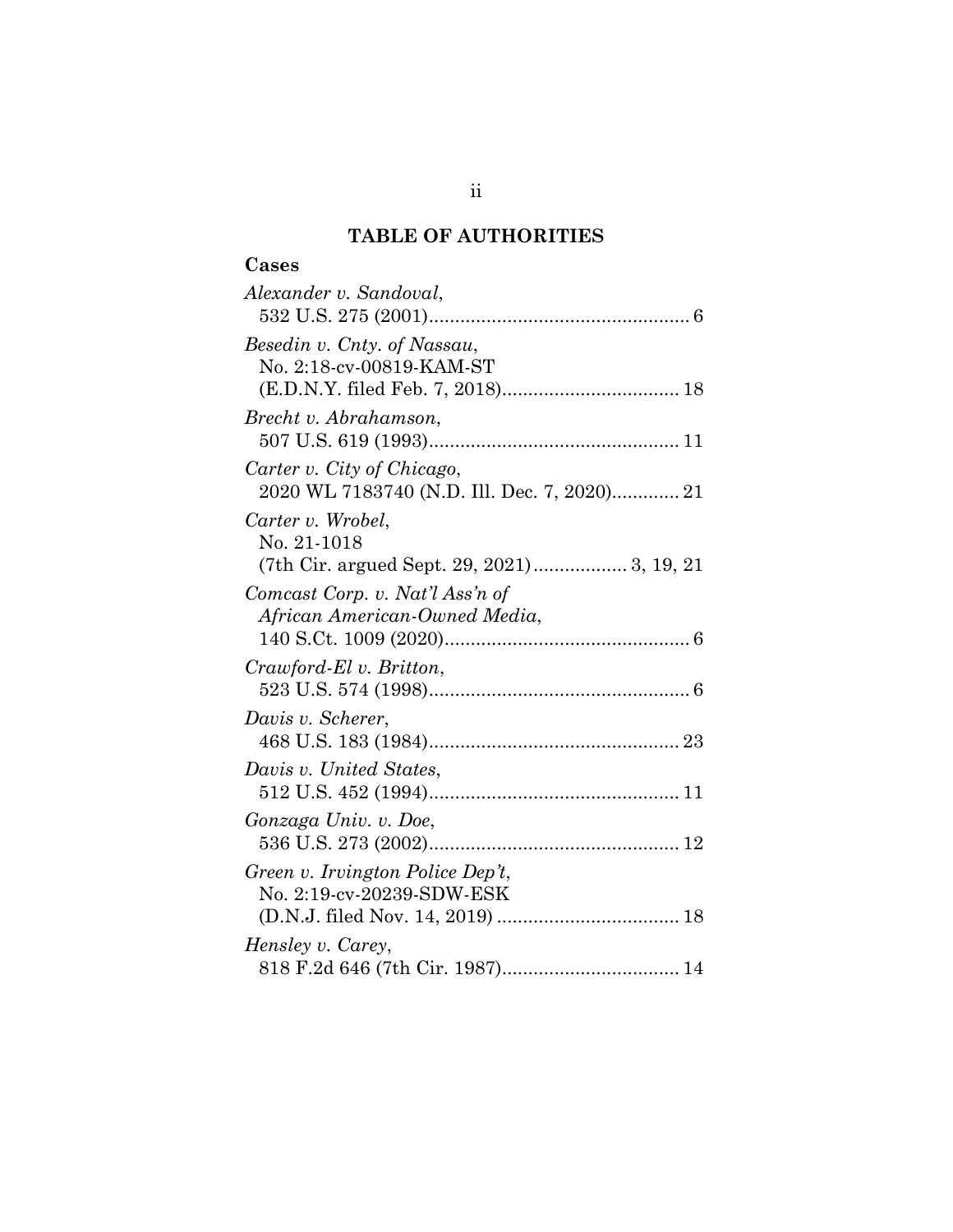| Howes v. Fields,                    |
|-------------------------------------|
|                                     |
| J.D.B. v. North Carolina,           |
|                                     |
| Manson v. Brathwaite,               |
|                                     |
| Maryland v. Shatzer,                |
|                                     |
| Michigan v. Tucker,                 |
|                                     |
| Miranda v. Arizona,                 |
|                                     |
| Monell v. Dep't of Soc. Servs.,     |
|                                     |
| Montejo v. Louisiana,               |
|                                     |
| Murray v. Earle,                    |
|                                     |
| New York v. Quarles,                |
|                                     |
| Nunez v. Vill. of Rockville Centre, |
| No. 2:18-cv-04249-DRH-SIL           |
| (E.D.N.Y. filed July 26, 2018) 18   |
| Oregon v. Elstad,                   |
|                                     |
| Oregon v. Hass,                     |
|                                     |
| Owen v. City of Independence,       |
|                                     |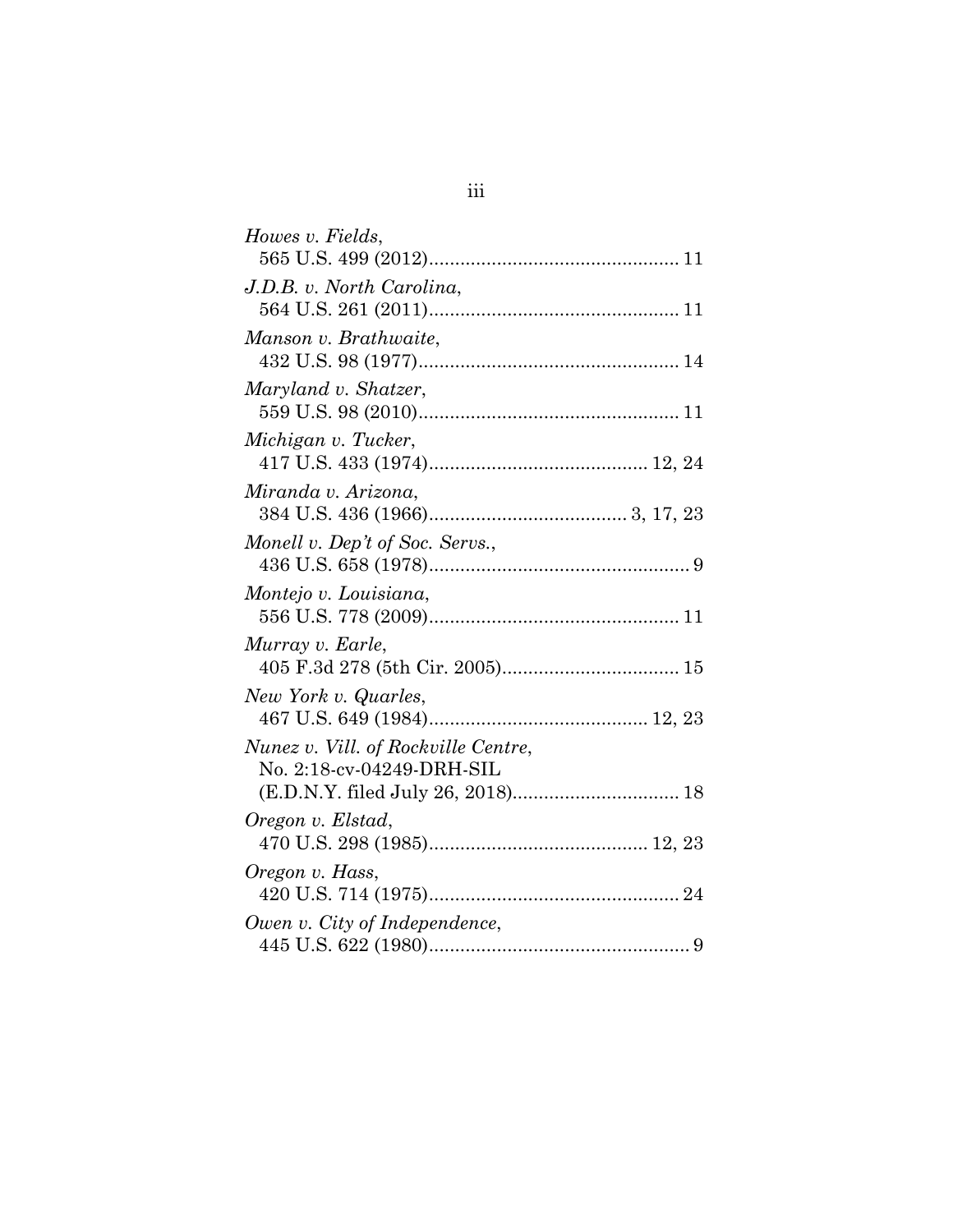| People v. Carter,                    |  |  |  |
|--------------------------------------|--|--|--|
| Smith v. Aims.                       |  |  |  |
| No. 2:20-cv-12013-MAG-DRG            |  |  |  |
|                                      |  |  |  |
| Smith v. City of Dalles,             |  |  |  |
| No. 6:16-cv-1771-SI, 2021 WL 1040380 |  |  |  |
|                                      |  |  |  |
| Steward v. Dunlap,                   |  |  |  |
| No. 3:21-cv-00416-BJD-JRK            |  |  |  |
| (M.D. Fla. filed Apr. 16, 2021) 18   |  |  |  |
| Stone v. Powell,                     |  |  |  |
|                                      |  |  |  |
| United States v. Chem. Found.,       |  |  |  |
|                                      |  |  |  |
| United States v. Patane,             |  |  |  |
|                                      |  |  |  |
| United States v. Wade,               |  |  |  |
|                                      |  |  |  |
| Wyatt v. Cole,                       |  |  |  |
|                                      |  |  |  |
| <b>Statutes</b>                      |  |  |  |
|                                      |  |  |  |
|                                      |  |  |  |
| <b>Other Authorities</b>             |  |  |  |

Complaint, *Carter v. City of Chicago*, No. 20-cv-1684 (N.D. Ill. filed Mar. 9, 2020)... 20, 21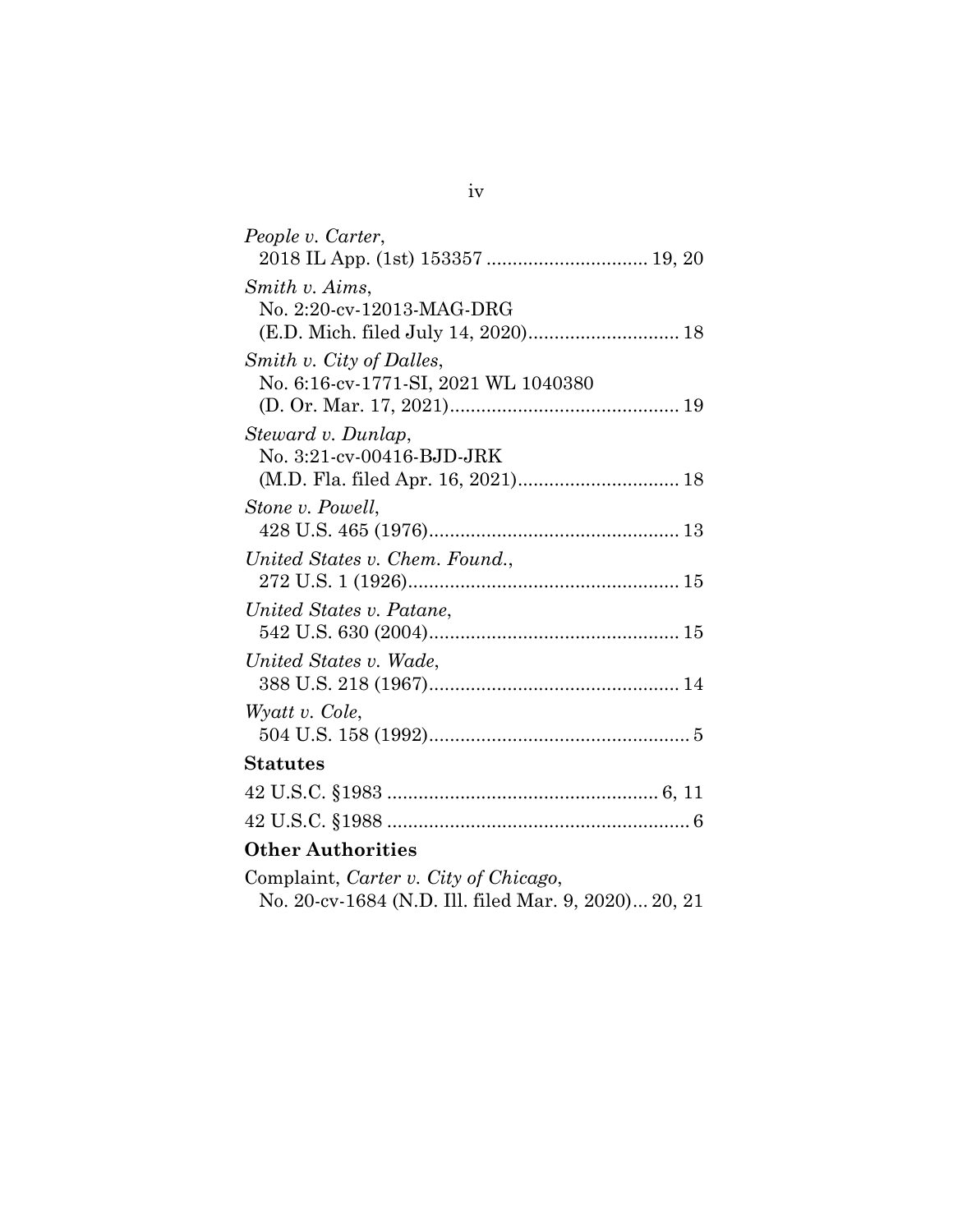v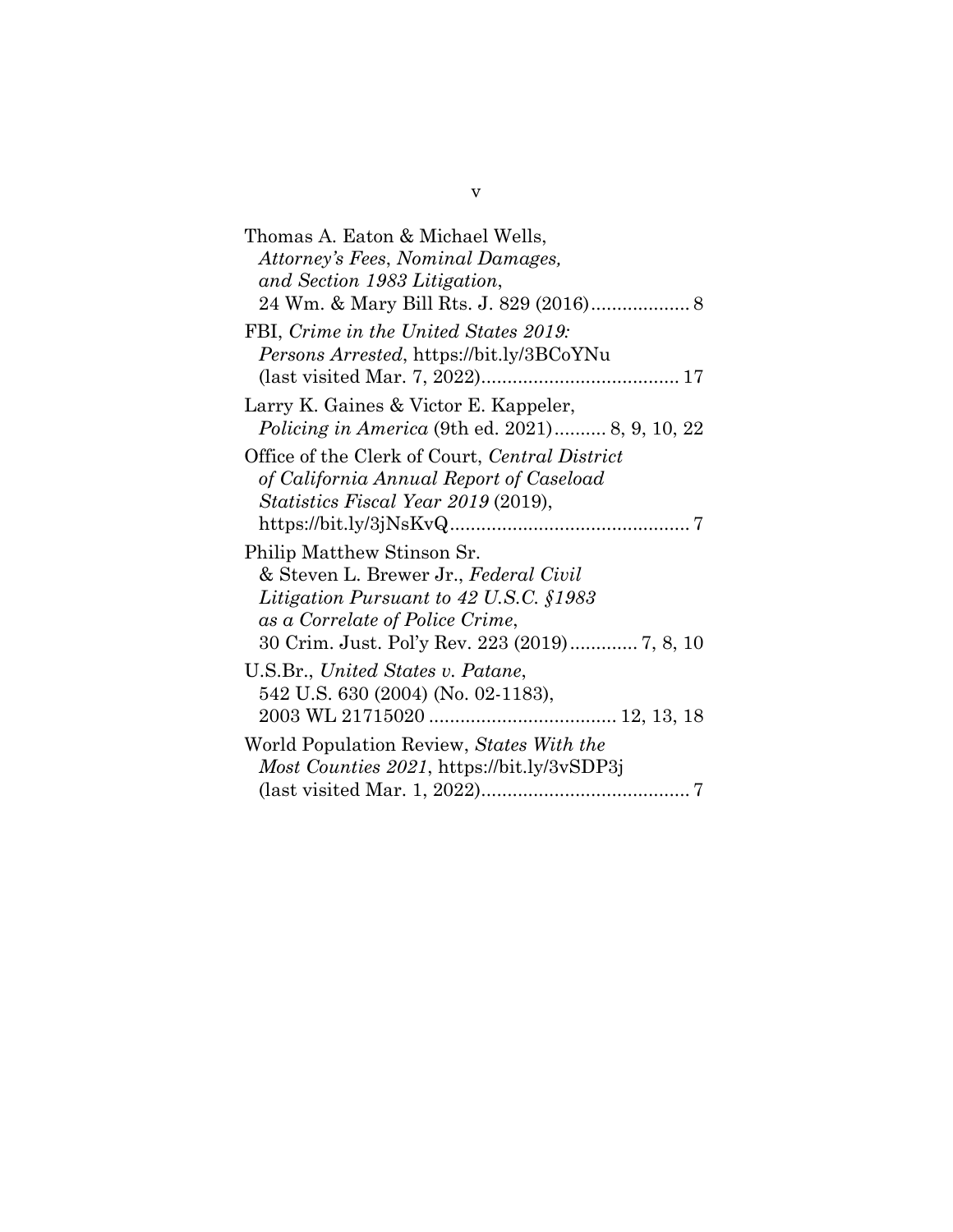### **STATEMENTS OF INTEREST[1](#page-7-0)**

The National Association of Counties ("NACo") is the only national association that represents county governments in the United States. Founded in 1935, NACo serves as an advocate for county governments and works to ensure that counties have the resources, skills, and support they need to serve and lead their communities.

The National League of Cities ("NLC") is the oldest and largest organization representing municipal governments throughout the United States. Working in partnership with forty-nine state municipal leagues, NLC is the voice of more than 19,000 American cities, towns, and villages, representing collectively more than 200 million people. NLC works to strengthen local leadership, influence federal policy, and drive innovative solutions.

The U.S. Conference of Mayors ("USCM") is the official nonpartisan organization of the more than 1,400 United States cities with a population of more than 30,000 people. Each city is represented in the USCM by its chief elected official, the mayor.

The International Municipal Lawyers Association ("IMLA") is a non-profit organization of more than 2,500 members dedicated to advancing the interests

<u>.</u>

<span id="page-7-0"></span><sup>1</sup> Pursuant to Supreme Court Rule 37.6, *amici curiae* state that no counsel for any party authored this brief in whole or in part and that no entity or person, aside from *amici curiae*, their members, and their counsel, made any monetary contribution toward the preparation or submission of this brief. Pursuant to Supreme Court Rule 37.3, counsel of record for all parties have consented in writing to this filing.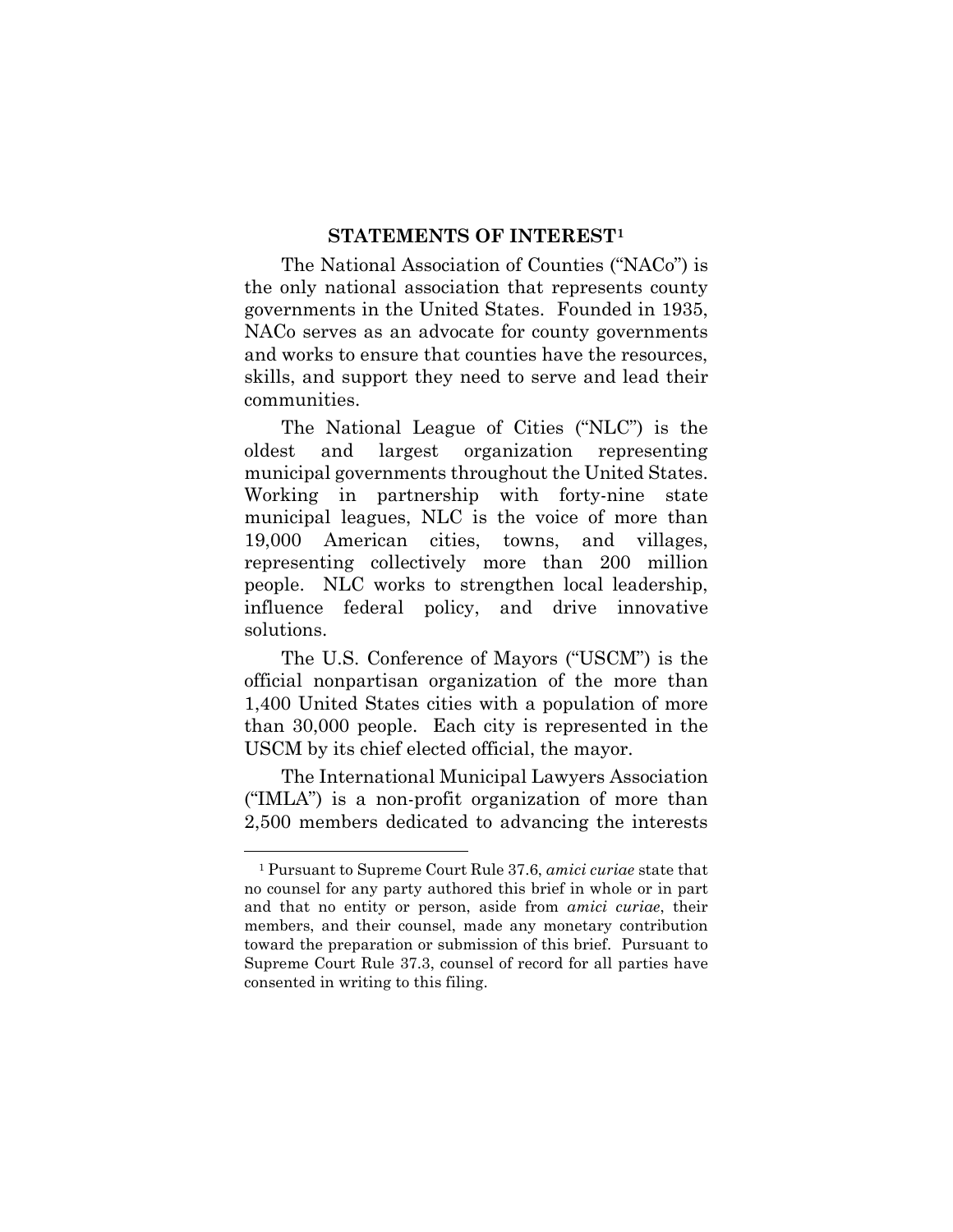and education of local government lawyers. It is the only national organization devoted exclusively to local government law. For over 85 years, it has been an educator and advocate for its members, which include cities, towns, villages, townships, counties, water and sewer authorities, transit authorities, attorneys focused on local government law, and others. Its mission is to advance the responsible development of municipal law through education and advocacy by providing the collective viewpoint of local governments around the country on legal issues.

The National Sheriffs' Association ("NSA") is a non-profit association formed in 1940 to promote the fair and efficient administration of criminal justice throughout the United States, and in particular to advance and protect the Office of Sheriff throughout the United States. The NSA has over 13,000 members and advocates for 3,080 sheriffs nationwide. The NSA also works to promote the public interest goals and policies of law enforcement nationwide, and participates in the judicial process where the vital interests of law enforcement and its members are affected.

The Major County Sheriffs of America is a professional law enforcement association of the 113 largest sheriff's offices representing counties or parishes with 500,000 population or more. It is dedicated to preserving the highest integrity in law enforcement and the elected office of the sheriff, and its membership represents over 130 million citizens.

The California State Association of Counties ("CSAC") is a non-profit corporation. Its membership consists of the 58 California counties. CSAC sponsors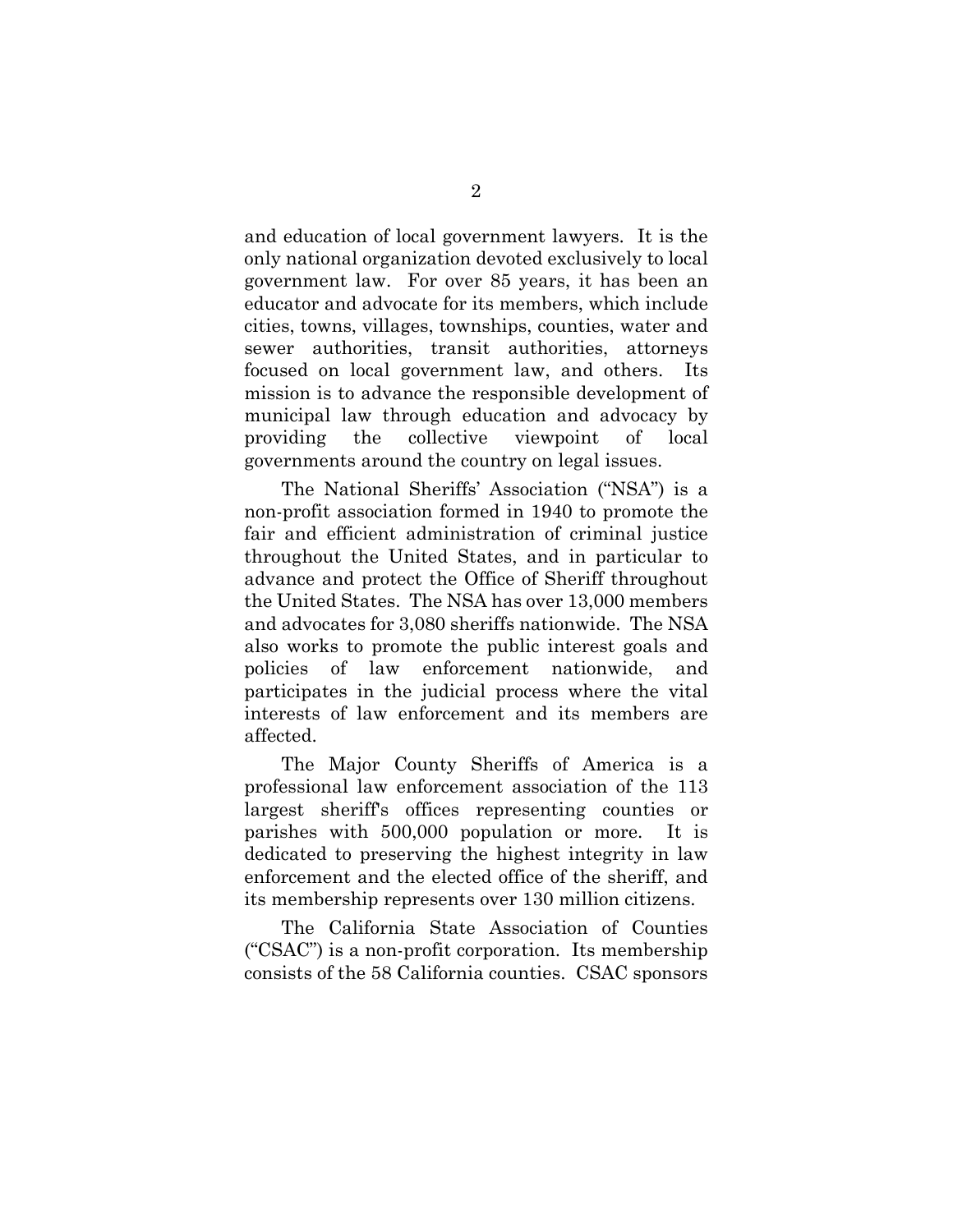a Litigation Coordination Program, which is administered by the County Counsels' Association of California and is overseen by its Litigation Overview Committee, comprised of county counsels throughout the state. The Litigation Overview Committee monitors litigation of concern to counties statewide and has determined that this case is a matter affecting all counties.

The City of Chicago is the third largest city in the country. It is responsible for defending litigation against Chicago police officers and indemnifying officers for judgments against them arising from actions taken within the scope of their employment. Chicago and its police officers are regularly defendants in cases presenting the same or similar issues as this case, including *Carter v. Wrobel*, No. 21- 1018 (7th Cir. argued Sept. 29, 2021), which is currently pending in the Seventh Circuit.

Given their extensive experience with local governments and local government law, *amici* have a uniquely valuable perspective on the relevant issues in this case. In particular, *amici* and their members have direct experience with the significant problems that local governments have faced under the rule adopted below. Under the Ninth Circuit's approach, local governments face liability under 42 U.S.C. §1983 not only when plaintiffs allege violations of their actual Fifth Amendment rights against compelled self-incrimination, but whenever plaintiffs allege any violation of the broader prophylactic rule that this Court created in *Miranda v. Arizona*, 384 U.S. 436 (1966). *Amici* respectfully submit this brief to emphasize the substantial negative impact that such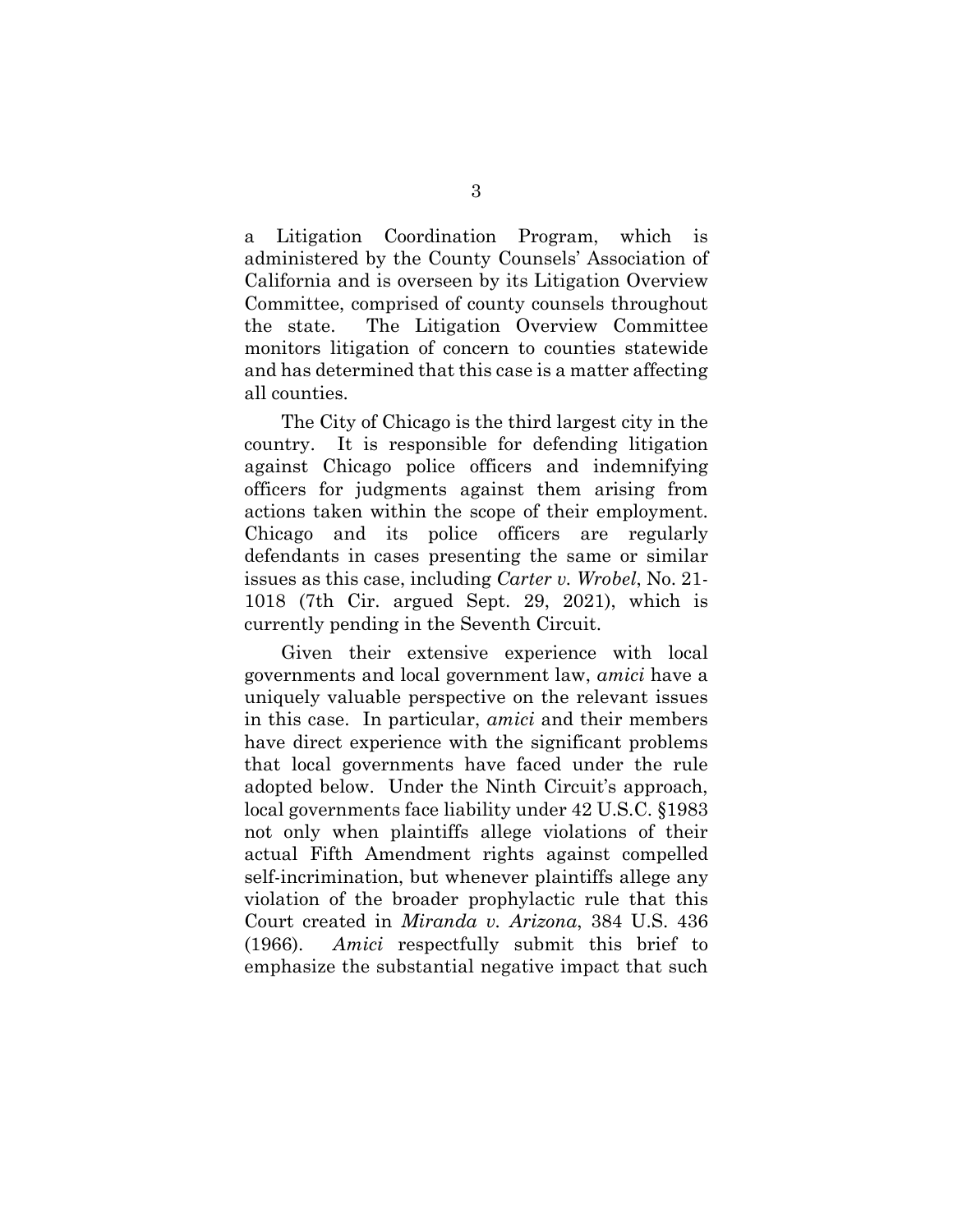potential liability can have on local governments, and the critical need for this Court to reverse the decision below and hold that §1983 does not authorize a plaintiff to seek damages based solely on an alleged *Miranda* violation.

## **SUMMARY OF THE ARGUMENT**

Congress enacted §1983 to provide a federal cause of action for any person deprived of federal rights under color of state law. That federal cause of action plays an important and undisputed role in ensuring compensation for those whose federal rights are infringed by state officers. But at the same time, §1983 litigation imposes significant burdens on local governments and their employees—burdens that should weigh heavily against any judicial expansion of §1983 beyond its statutorily defined scope. The Ninth Circuit's divided decision below ignores those concerns, rewriting §1983 to create a judicially enlarged cause of action that allows suit not only for the violation of federal *rights*, but also for the violation of judge-made prophylactic rules. By extending §1983 beyond its proper scope, the decision below aggravates the already-substantial costs that municipalities must face from §1983 litigation.

In holding that a plaintiff may bring suit under §1983 based solely on a violation of the prophylactic *Miranda* rule, the decision below is clearly incorrect. The proper remedy for any failure to provide *Miranda* warnings is the exclusion of the resulting statements in any subsequent criminal trial—not a civil damages action against local law enforcement. The Ninth Circuit's decision to engraft §1983 liability onto *Miranda*'s exclusionary rule cannot be squared with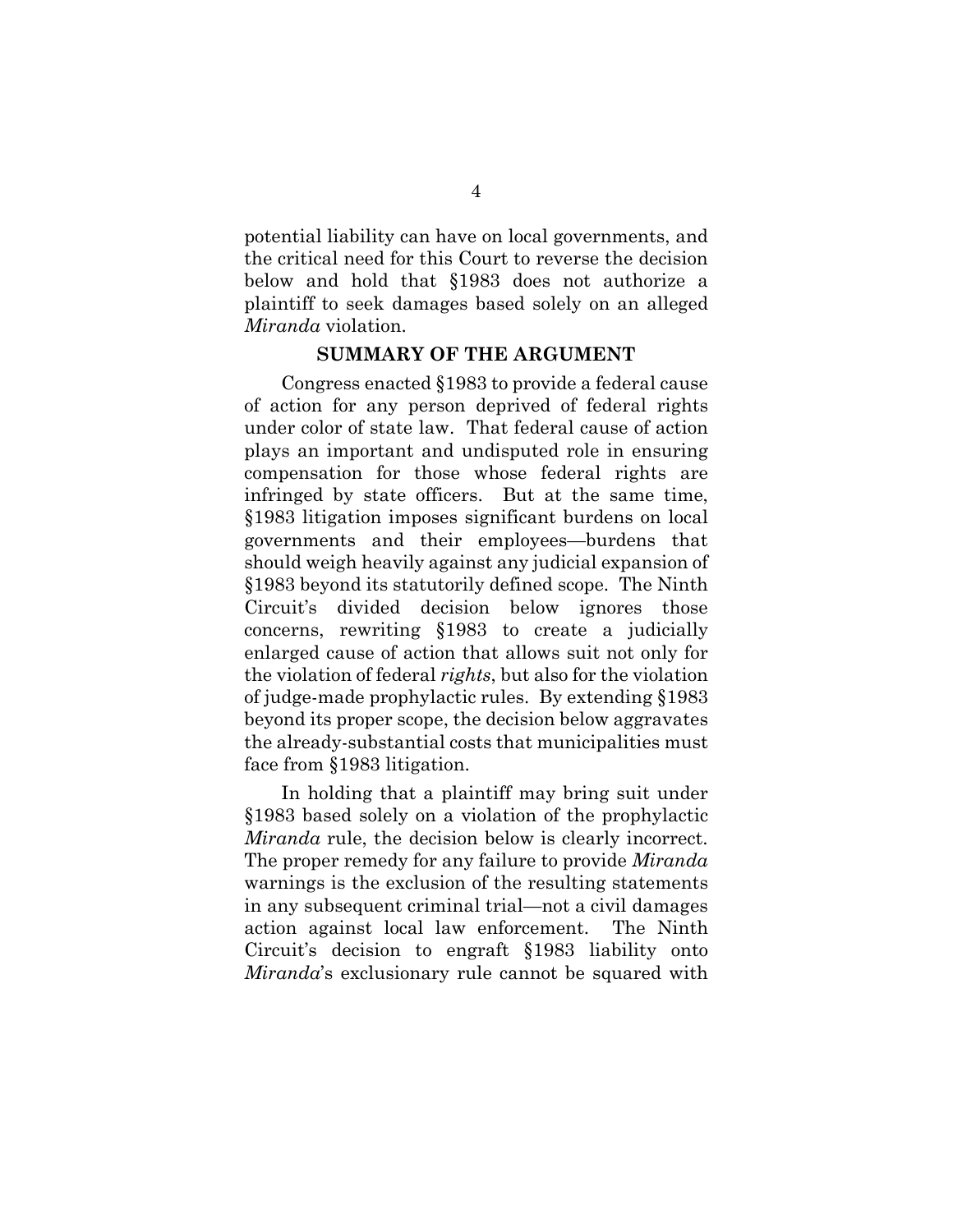the statutory text or with this Court's precedent, which make clear that §1983 authorizes suit only when a plaintiff alleges the violation of a federal right, and that *Miranda* announced a prophylactic rule and not a new federal right to be free from unwarned questioning. The Ninth Circuit also independently erred by treating a police officer's failure to provide *Miranda* warnings as the proximate cause of any later use of the unwarned statements at trial, as police officers do not control (and cannot be expected to second-guess) the subsequent intervening decisions of the prosecutor who chooses whether to introduce the unwarned statements at trial and the judge who chooses whether to admit them. In short, the decision below is legally unsustainable, and the substantial financial and public safety costs it will impose on local governments are wholly unjustifiable. This Court should reverse.

### **ARGUMENT**

## **I. Local Governments Face Significant Costs When Courts Expand Section 1983 Liability Beyond Its Proper Boundaries.**

Section 1983 plays an important role in protecting federal rights, serving to "deter state actors from using the badge of their authority to deprive individuals of their federally guaranteed rights and to provide relief to victims if such deterrence fails." *Wyatt v. Cole*, 504 U.S. 158, 161 (1992). At the same time, lawsuits brought under §1983 can impose significant burdens on municipalities and on the public at large, saddling local governments with tremendous "expenses of litigation" and the "diversion of official energy from pressing public issues." *Crawford-El v. Britton*, 523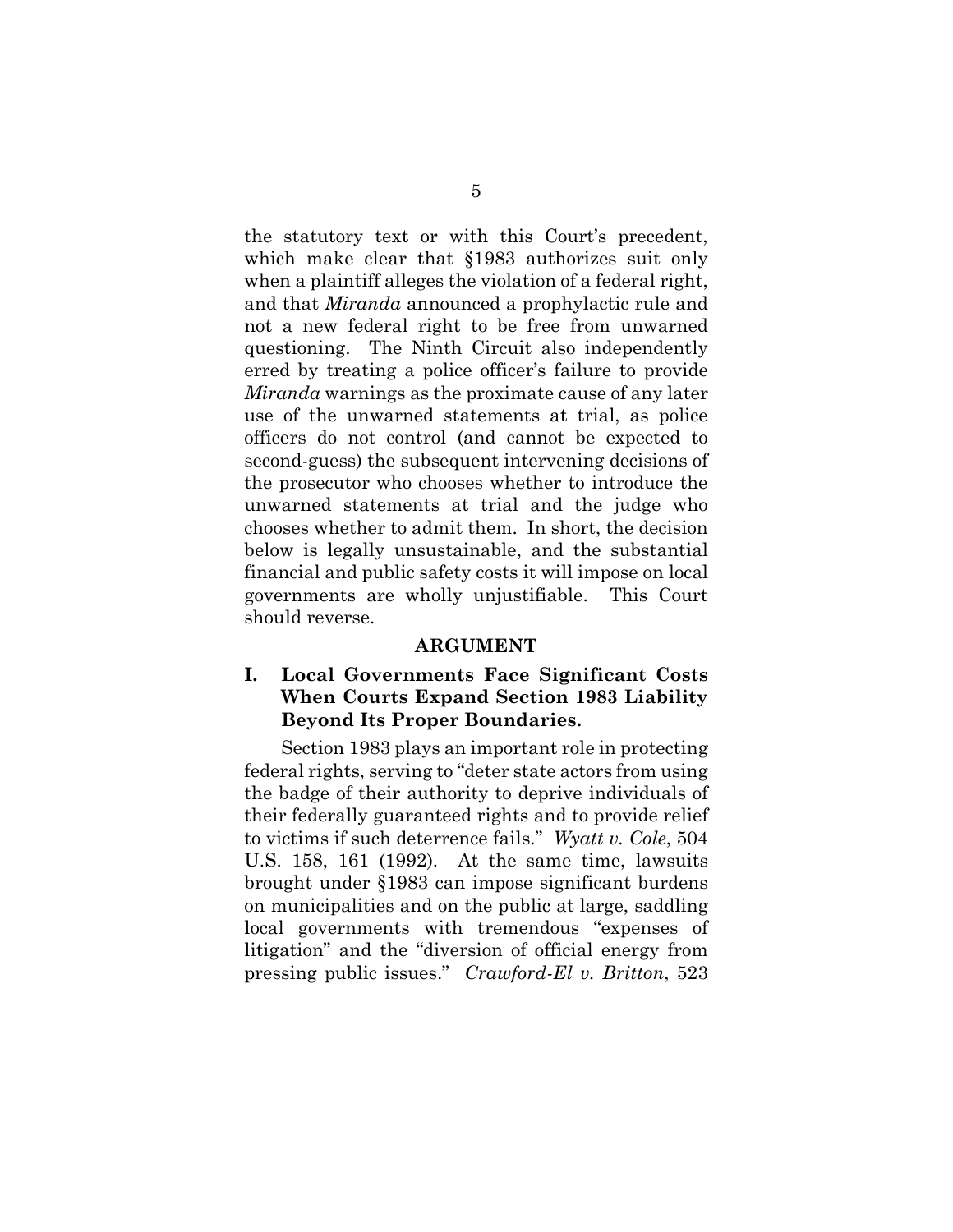U.S. 574, 590 & n.12 (1998). Those heavy burdens are warranted when they are necessary to redress alleged violations of the "rights, privileges, or immunities secured by the Constitution and laws" of the United States, which are the federal rights that §1983 explicitly enumerates. 42 U.S.C. §1983. At the same time, the burdens that §1983 suits impose on local governments—along with basic jurisprudential principles—caution strongly against judicially expanding the statutory cause of action that Congress enacted in §1983 beyond its proper bounds. *Cf. Comcast Corp. v. Nat'l Ass'n of African American-Owned Media*, 140 S.Ct. 1009, 1015 (2020) ("[R]aising up causes of action where a statute has not created them may be a proper function for common-law courts, but not for federal tribunals." (quoting *Alexander v. Sandoval*, 532 U.S. 275, 287 (2001)).

The Ninth Circuit's divided decision below ignores those concerns. It subjects local governments and their officers to substantial litigation costs, and potentially enormous damages liability and attorneys' fees, *see* 42 U.S.C. §1988, based not on the alleged violation of any federal right (as §1983 requires) but on the alleged violation of a judge-made prophylactic rule. The costs of §1983 litigation may be justified when those costs are necessary to remedy violations of the Constitution or federal law, but neither the statutory text nor sound policy supports imposing them when the only asserted injury is the violation of a prophylactic rule and not the deprivation of any underlying constitutional right.

Expanding the cause of action provided by §1983 beyond its textually circumscribed limits would not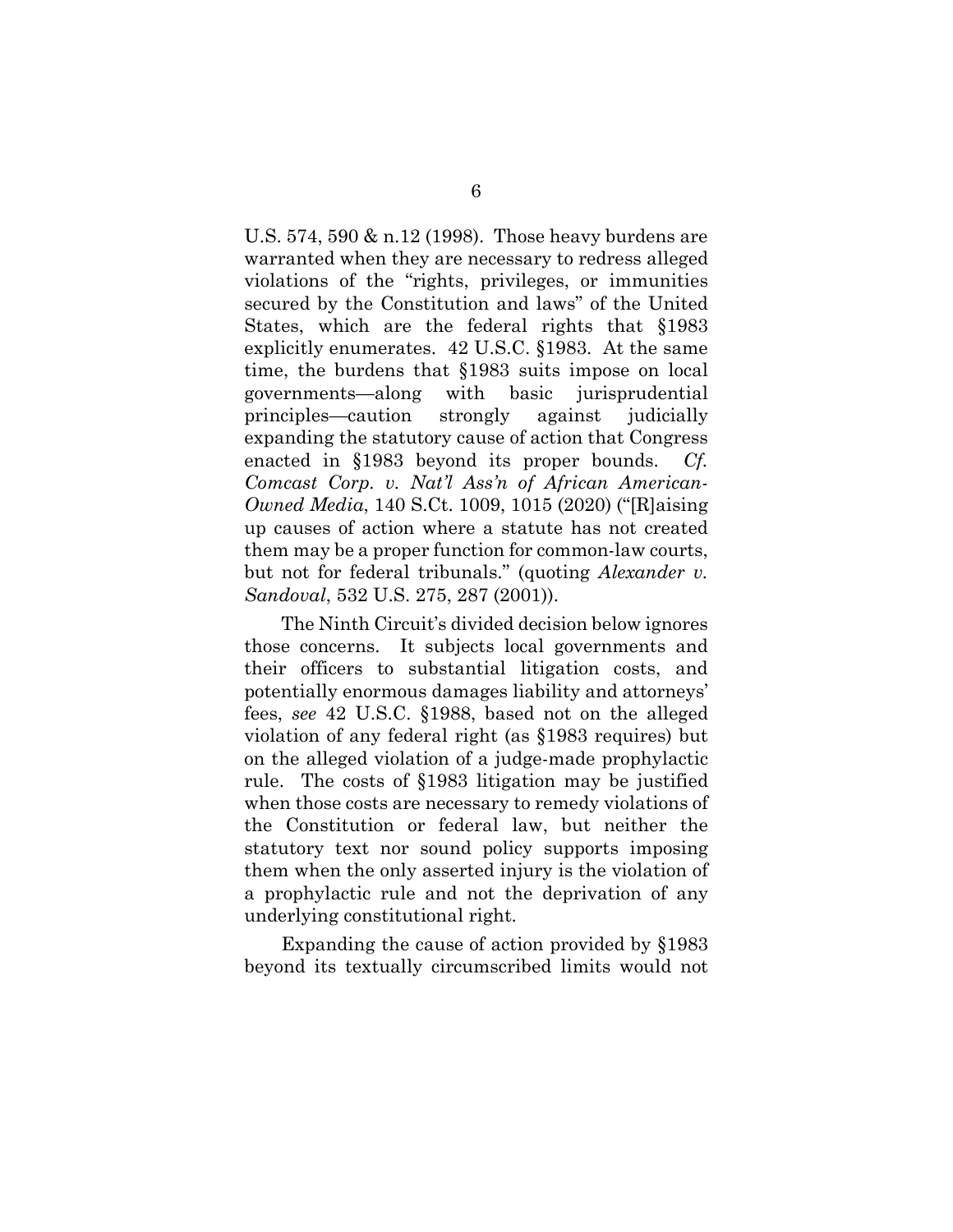only depart from basic jurisprudential principles, but also aggravate the enormous flood of §1983 litigation that local governments face every year. In the district court where Tekoh initiated this suit, for instance, "[c]ivil rights case filings constituted the highest percentage of all civil case filing categories," representing 33.2% of all civil case filings in fiscal year 2019. Office of the Clerk of Court, *Central District of California Annual Report of Caseload Statistics Fiscal Year 2019*, at 6 (2019), https://bit.ly/3jNsKvQ. Continuing a long upward trend, the total number of civil rights filings in that district also increased every year from fiscal year 2015 through fiscal year 2019, for a remarkable 103% increase just over that four-year period. *Id.* at 7. Nationwide, some 18,000 civil rights actions are filed each year, accounting for about 13% of all civil cases filed in federal district courts and averaging out to about six new civil rights actions each year for every county in the United States. Philip Matthew Stinson Sr. & Steven L. Brewer Jr., *Federal Civil Litigation Pursuant to 42 U.S.C. §1983 as a Correlate of Police Crime*, 30 Crim. Just. Pol'y Rev. 223, 227 (2019); *see* World Population Review, *States With the Most Counties 2021*, https://bit.ly/3vSDP3j (last visited Mar. 1, 2022) (tallying 3,243 county equivalents nationwide).[2](#page-14-0)

<u>.</u>

<sup>2</sup> These numbers include all actions categorized by the federal district courts as "civil rights cases," as the federal courts do not report §1983 suits separately from other civil rights actions in their statistical reports. *See* Stinson & Brewer, *supra*, at 226-27. But the bulk of these civil rights cases are §1983 suits—and indeed, the total number of §1983 suits may be even higher, as the numbers above do not include employment discrimination suits or prisoner petitions. *Id.*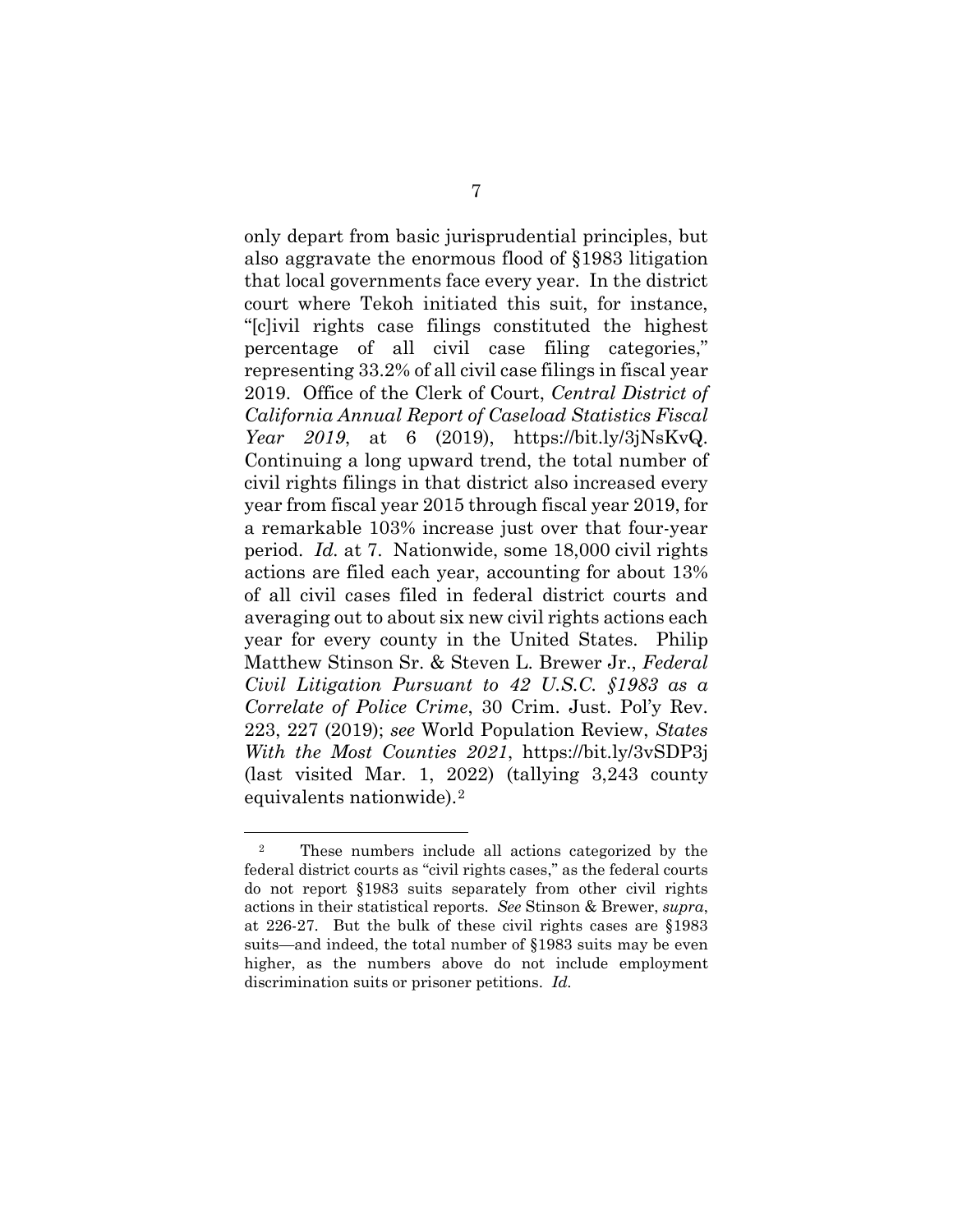That flood of litigation is exacerbated by structural factors. Plaintiffs with perceived grievances against their local governments often feel strong personal incentives to bring these suits, and are often encouraged by plaintiffs' lawyers hoping to recover attorneys' fees under §1988 if the suit is successful. *See* Stinson & Brewer, *supra*, at 227 (attributing the "explo[sion]" of §1983 litigation in cases alleging police misconduct in part to the availability of attorneys' fees under §1988); Thomas A. Eaton & Michael Wells, *Attorney's Fees*, *Nominal Damages, and Section 1983 Litigation*, 24 Wm. & Mary Bill Rts. J. 829, 837 (2016) (recognizing the "systemic value [of fees under §1988] in encouraging litigation"). Given those reinforcing incentives, any judicial expansion of the boundaries of §1983 liability almost automatically leads to a corresponding increase in the already-substantial volume of §1983 suits that local governments must bear.

<span id="page-14-0"></span>Municipal governments not only face significant numbers of §1983 suits every year, but the risk of potentially massive damages awards (and attorneys' fees) in those suits. The average jury award of liability against a municipality in such cases is estimated at around \$2 million, and "a six- or seven-figure award against a city" is "not uncommon." Larry K. Gaines & Victor E. Kappeler, *Policing in America* 346 (9th ed. 2021). One study of 151 local law enforcement agencies found an average annual legal liability for alleged misconduct of about \$13.8 million. *Id.* Moreover, given the ever-present risk of potentially crushing verdicts, municipalities are often forced to secure "extremely expensive" liability insurance, only to find that "premium rates can skyrocket, or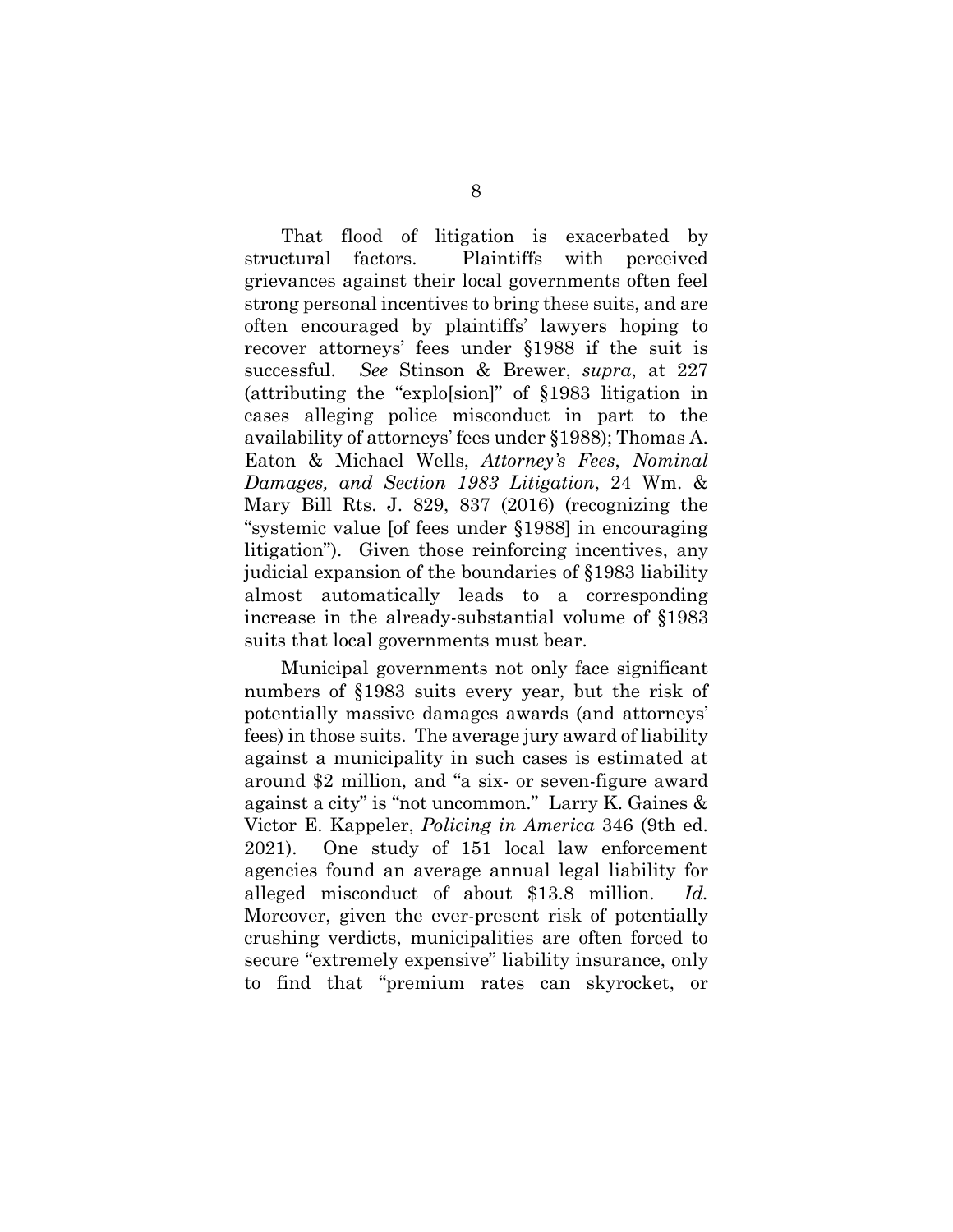companies may refuse to insure the [municipality] at all" if the municipality finds itself litigating multiple suits in defense of its local officials. *Id.*[3](#page-16-0)

For cash-strapped local governments, these costs can often cause severe financial difficulties, destroying municipal budgets and siphoning funds away from other much-needed local priorities. In the end, the "resulting financial loss" from the costs of litigation, any adverse judgment, and any award of attorneys' fees will be "borne by all the taxpayers" of the municipality, who are themselves entirely innocent of any wrongdoing. *Owen v. City of Independence*, 445 U.S. 622, 655 (1980). That outcome may be appropriate when necessary to compensate "those whose rights … have been violated," *id.*, but should weigh strongly against extending the statutory cause of action under §1983 to permit suits based on the violation of a prophylactic rule.

Unsurprisingly, when faced with the exorbitant costs of actually defending against a §1983 suit including extensive litigation expenses, steep increases in insurance premiums, potential multimillion-dollar judgments, and the risk of substantial fee awards—municipalities often find themselves forced to settle even meritless §1983 actions. *Cf.* 

<u>.</u>

<sup>3</sup> To be clear, the costs of extending §1983 liability beyond its proper bounds are not limited to cases brought against local governments themselves. Even when the only named defendants are individual local officials or police officers, "most municipalities … indemnify officials sued for conduct within the scope of their authority, a policy that furthers the important interest of attracting and retaining competent officers." *Monell v. Dep't of Soc. Servs.*, 436 U.S. 658, 713 n.9 (1978) (Powell, J., concurring).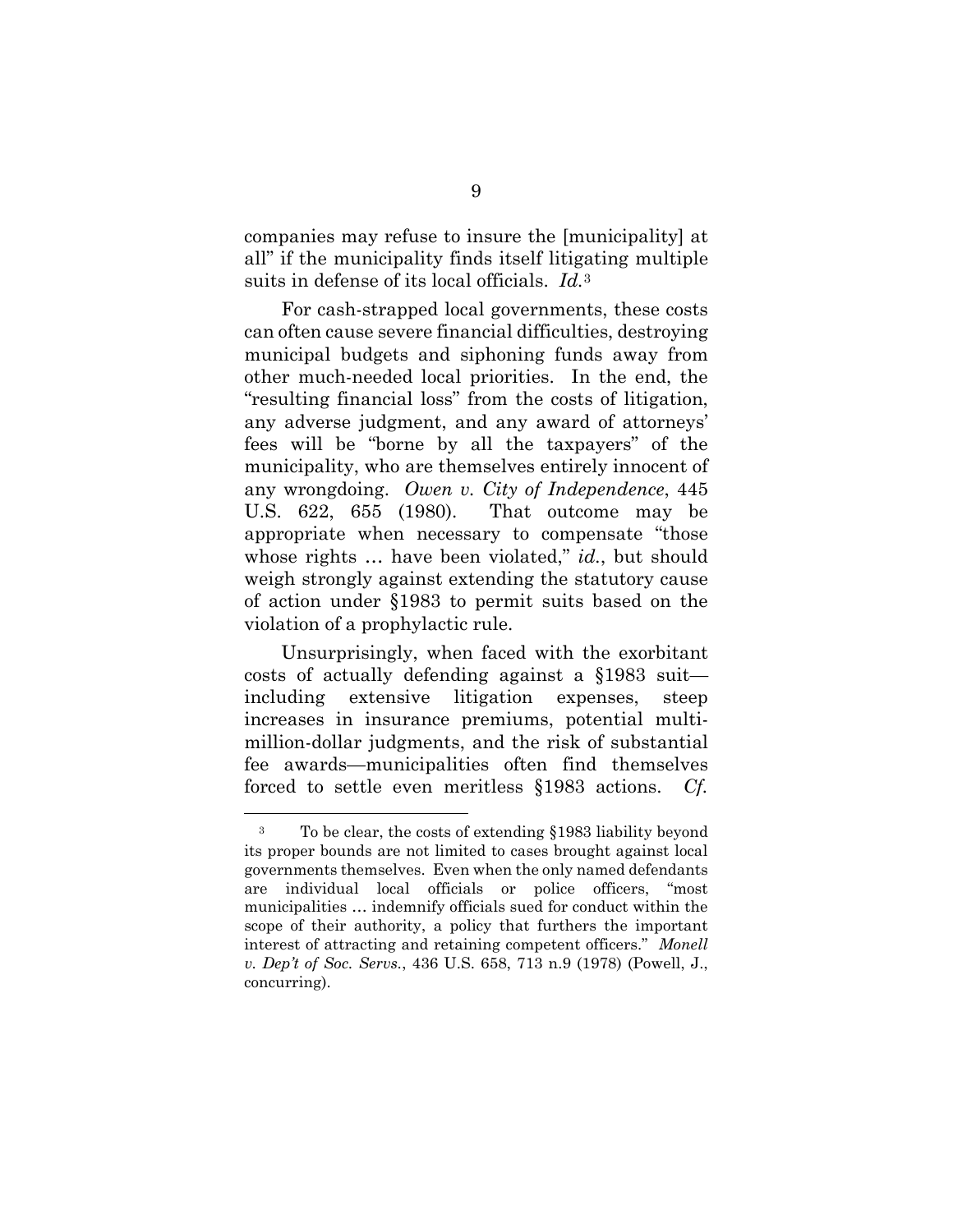Gaines & Kappeler, *supra*, at 346-347 (noting that "more than half" of all cases alleging police misconduct "are settled out of court"); Stinson & Brewer, *supra*, at 226. Those settlements, however, impose their own costs, requiring municipalities "to pay [plaintiffs and their counsel] large sums of money, even in cases in which the police might not be found liable in a civil proceeding." Gaines & Kappeler, *supra*, at 347. Still worse, a municipality's willingness to settle in order to avoid the costs of litigation "can lead to the filing of frivolous civil suits" intended simply to extract further settlements from the beleaguered town, creating a vicious cycle in which each new settlement only encourages further suits. *Id.* As a result, whether through "enormous awards [or] settlements," actions under §1983 "have nearly bankrupted some municipalities and townships." *Id.* at 346.

In sum, the statutory cause of action that Congress created in §1983 imposes significant costs on municipalities. Those costs may be justifiable when they are necessary to compensate plaintiffs who have been deprived of their federal rights, but they should weigh strongly against expanding §1983 beyond its terms to authorize suits against local governments and their officers based solely on the alleged violation of a prophylactic rule.

<span id="page-16-0"></span>**II. The Ninth Circuit's Unwarranted Extension Of Section 1983 Liability To The Prophylactic** *Miranda* **Rule Is Plainly Wrong And Poses Serious Problems For Local Governments.**

For the reasons explained above, any judicial expansion of §1983 liability beyond its proper bounds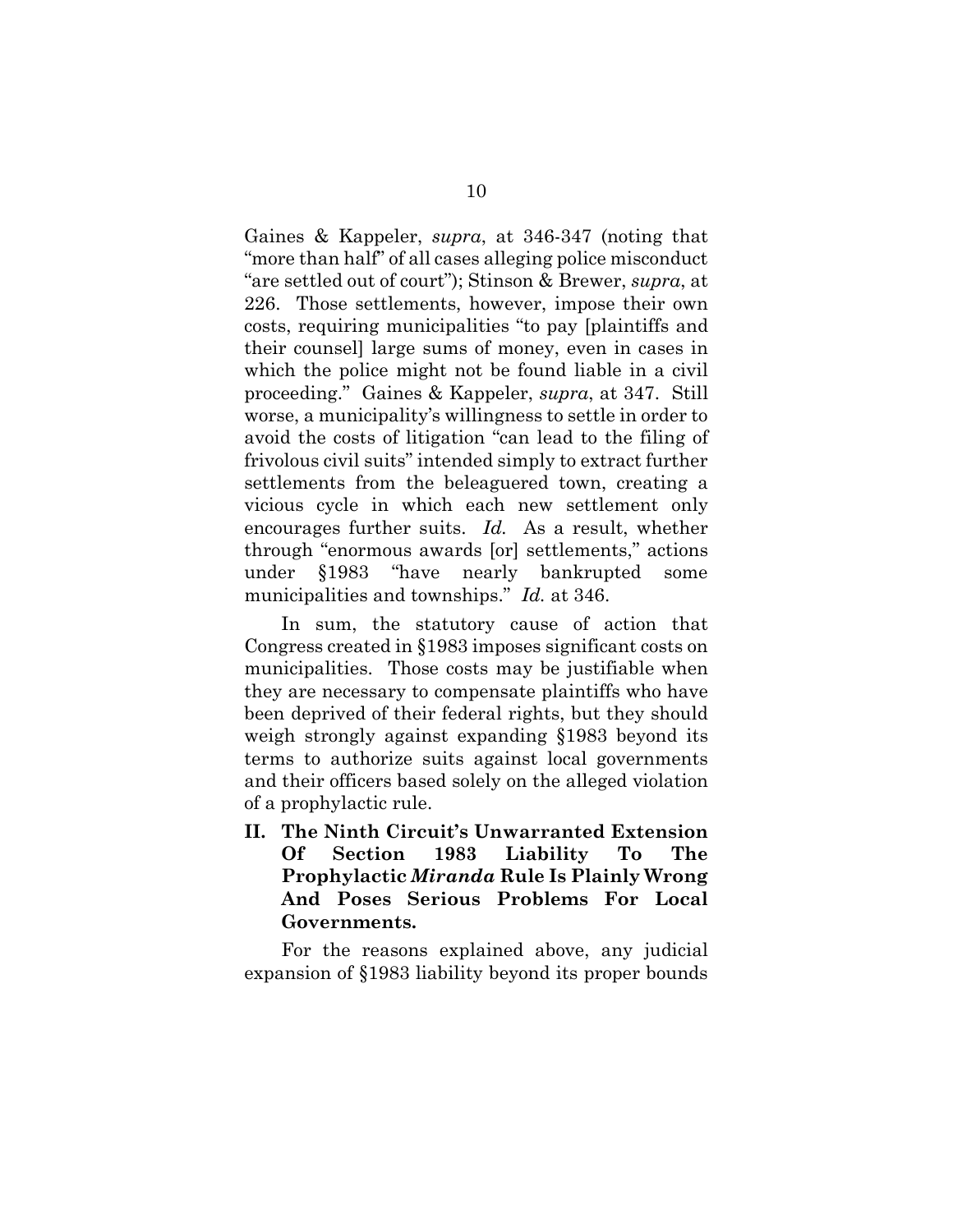is problematic. The decision below, however, is especially wrong. It disregards the statutory text and this Court's precedent, and will cause serious problems for local governments and local law enforcement officers. This Court should reverse.

1. As both the statutory text and decades of precedent confirm, the Ninth Circuit plainly erred by holding that a plaintiff can bring suit under §1983 premised solely on an officer's failure to provide a *Miranda* warning before eliciting statements that are subsequently introduced at a criminal trial. *See*  Petr.Br.15-36. The remedy for any violation of *Miranda*'s prophylactic rule is exclusion at a subsequent criminal trial, not a civil damages action under §1983.

The statutory cause of action that Congress enacted in §1983 authorizes suits where a plaintiff alleges "the deprivation of any rights, privileges, or immunities secured by the Constitution and laws" of the United States. 42 U.S.C. §1983. But as this Court has repeatedly made clear, *Miranda* established a prophylactic rule that *protects* the existing Fifth Amendment right against self-incrimination, not a new constitutional right to be free from unwarned questioning. *See, e.g.*, *Howes v. Fields*, 565 U.S. 499, 507 (2012) (recognizing "prophylactic" nature of the *Miranda* rule); *J.D.B. v. North Carolina*, 564 U.S. 261, 269 (2011) (same); *Maryland v. Shatzer*, 559 U.S. 98, 103 (2010) (same); *Montejo v. Louisiana*, 556 U.S. 778, 794 (2009) (same); *Davis v. United States*, 512 U.S. 452, 458 (1994) (same); *Brecht v. Abrahamson*, 507 U.S. 619, 629 (1993) (same); *see also* Pet.App.79a-80a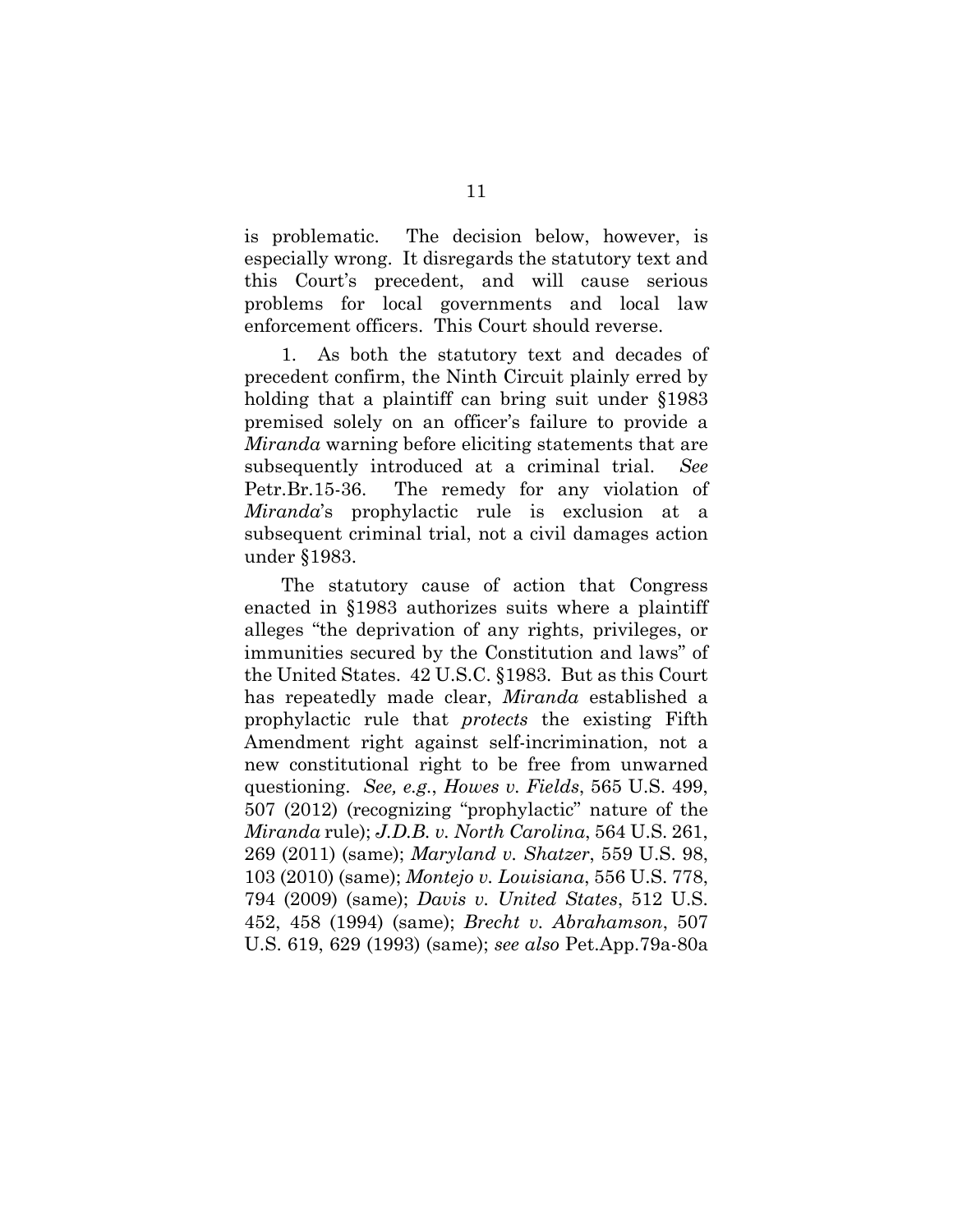(listing more than twenty cases in which this Court has described *Miranda* as prophylactic).

Put differently, the *Miranda* warnings are "not themselves rights protected by the Constitution but are instead measures to insure that the right against compulsory self-incrimination is protected." *New York v. Quarles*, 467 U.S. 649, 654 (1984) (brackets omitted) (quoting *Michigan v. Tucker*, 417 U.S. 433, 444 (1974)); *see also Oregon v. Elstad*, 470 U.S. 298, 306 (1985) (recognizing that *Miranda* "sweeps more broadly than the Fifth Amendment itself" and "may be triggered even in the absence of a Fifth Amendment violation"); U.S.Br.18, *United States v. Patane*, 542 U.S. 630 (2004) (No. 02-1183), 2003 WL 21715020 (*Miranda* "sweeps more broadly than the core Fifth Amendment privilege" (capitalization altered)). As such, an officer's failure to provide the *Miranda* warnings does not in itself violate any federal right and so cannot provide the basis for a suit under §1983, whether or not any resulting statement is later introduced at trial. *See Gonzaga Univ. v. Doe*, 536 U.S. 273, 283 (2002) (section 1983 authorizes suits for the deprivation of federal "*rights*, not the broader or vaguer 'benefits' or 'interests'"); *see also* U.S.Br.7, *Patane*, 542 U.S. 630 ("The Constitution does not forbid the police from taking unwarned statements. Rather, the Fifth Amendment confers a trial right, and *Miranda* protects against violation of that right by excluding unwarned statements.").

In short, §1983 by its terms provides a civil damages action only for the violation of federal "rights, privileges, or immunities," and the prophylactic rule that this Court announced in *Miranda* is none of those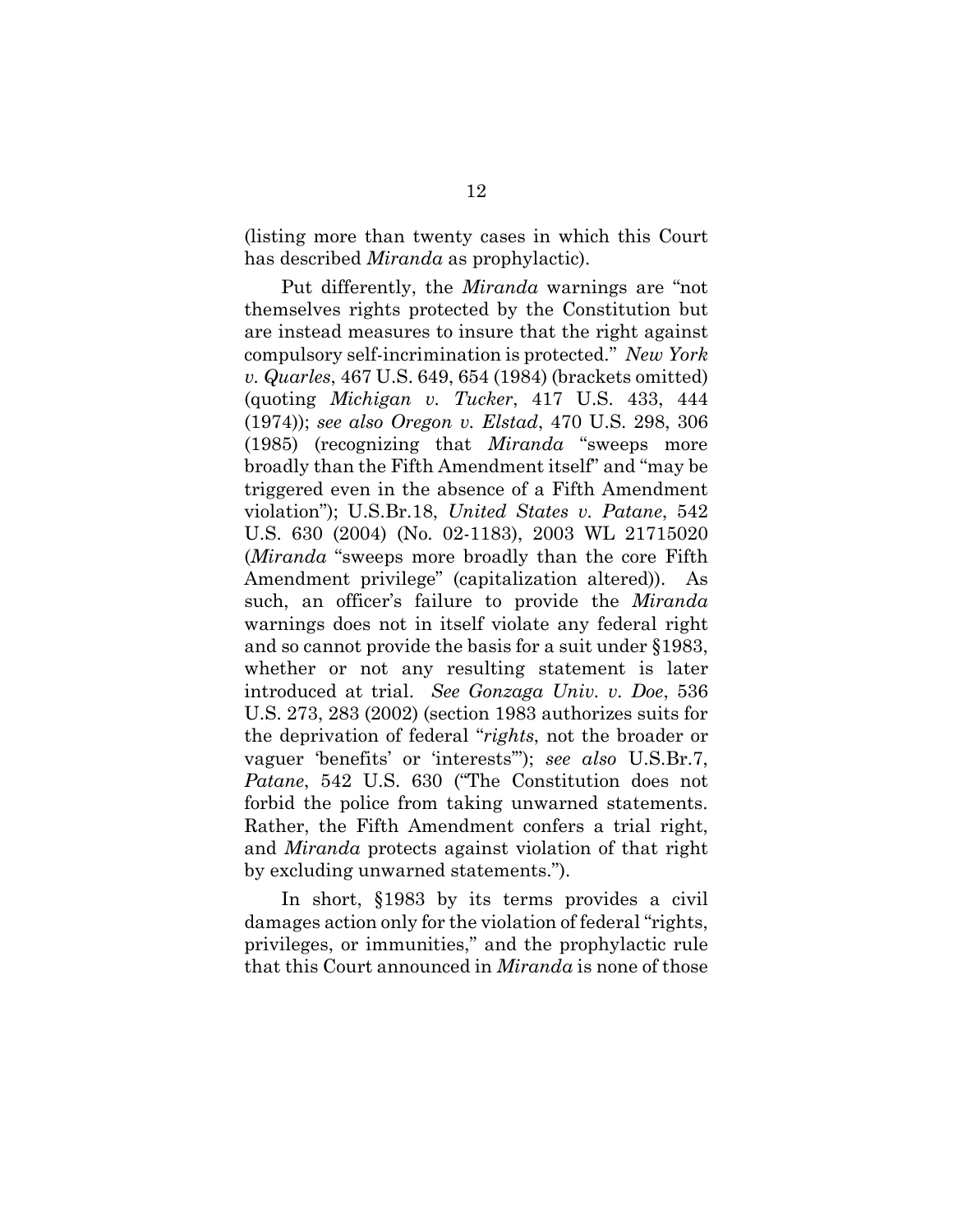things. A plaintiff can surely bring suit under §1983 if he is *actually* deprived of his constitutional rights by a coercive interrogation—for instance, if he is actually forced into an involuntary confession that is later used against him in a criminal trial. But a plaintiff just as surely *cannot* bring suit under §1983 if he is *not*  deprived of his constitutional rights, and instead is deprived only of a prophylactic protection that this Court has announced to preserve those rights. As the United States has recognized, where a *Miranda* violation occurs, the "complete and sufficient response … is to exclude the ensuing statement from the government's case in chief," not to provide a separate cause of action for damages. U.S.Br.10-11, *Patane*, 542 U.S. 630. Congress has never created any statutory cause of action authorizing a plaintiff to sue for the violation of a judge-made prophylactic rule, and the Ninth Circuit seriously erred by expanding §1983 to serve that role.

The Ninth Circuit's reasoning threatens to expand §1983 far beyond its bounds not only with respect to *Miranda* (a problem that is already more than serious enough to require reversal), but other prophylactic rules as well. To take one notable example, this Court has held that evidence obtained by the police in violation of the Fourth Amendment may warrant exclusion of that evidence in a subsequent criminal trial, as "a prophylactic device intended generally to deter Fourth Amendment violations by law enforcement officers." *Stone v. Powell*, 428 U.S. 465, 479 (1976). Under the Ninth Circuit's reasoning, a plaintiff would apparently be entitled to bring suit under §1983 against a police officer not only for any Fourth Amendment violation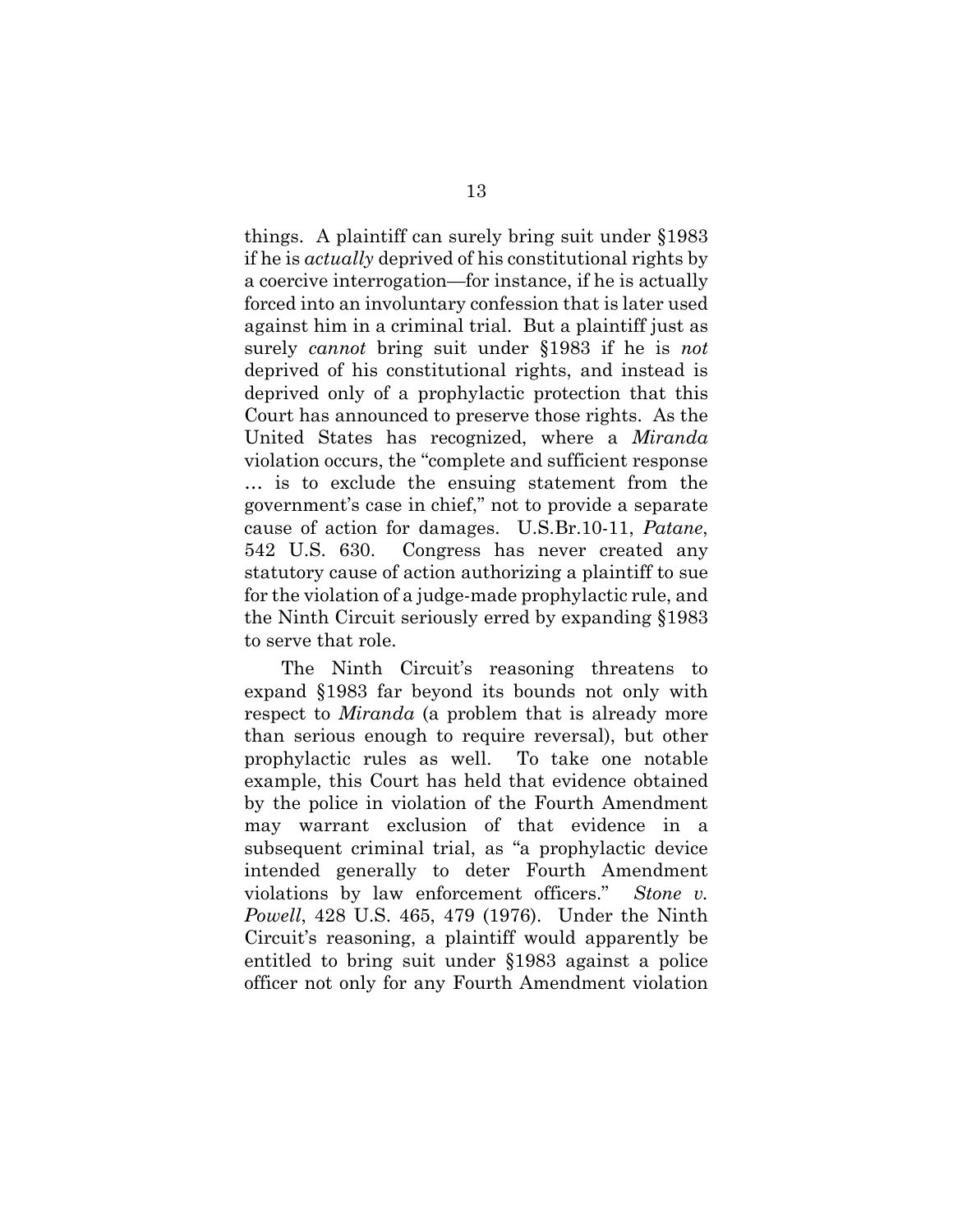involved in obtaining any illegally-acquired evidence, but also for a separate violation of the exclusionary rule if that evidence was later used against the person in a criminal trial. Along similar lines, this Court has held that an identification of a criminal suspect must be excluded if it was obtained pursuant to an unnecessarily suggestive line-up or a post-indictment lineup without counsel. *See Manson v. Brathwaite*, 432 U.S. 98 (1977); *United States v. Wade*, 388 U.S. 218 (1967). If a prophylactic rule were to prohibit police from conducting such line-ups at all, would a violation of that prophylactic rule therefore warrant damages under §1983? Surely not—and yet that is again the result that the Ninth Circuit's reasoning below would require. *Cf. Hensley v. Carey*, 818 F.2d 646, 649 (7th Cir. 1987) ("The rule against admission of evidence from unnecessarily suggestive lineups is a prophylactic rule designed to protect a core right … and it is only the violation of the core right and not the prophylactic rule that should be actionable under §1983.").

2. The Ninth Circuit also erred by holding that a police officer who takes an unwarned statement is a proximate cause of any *Miranda* violation that results if that statement is later introduced at a criminal trial. Normal principles of proximate causation make clear that an officer who records an unwarned statement in the field cannot be expected to reasonably foresee that a prosecutor may someday erroneously move that unwarned statement into evidence at trial and a judge may erroneously admit it. *See* Petr.Br.39-42. On the contrary, a local police officer should be entitled to rely on both prosecutors and judges to carry out their responsibilities to ensure that any inadmissible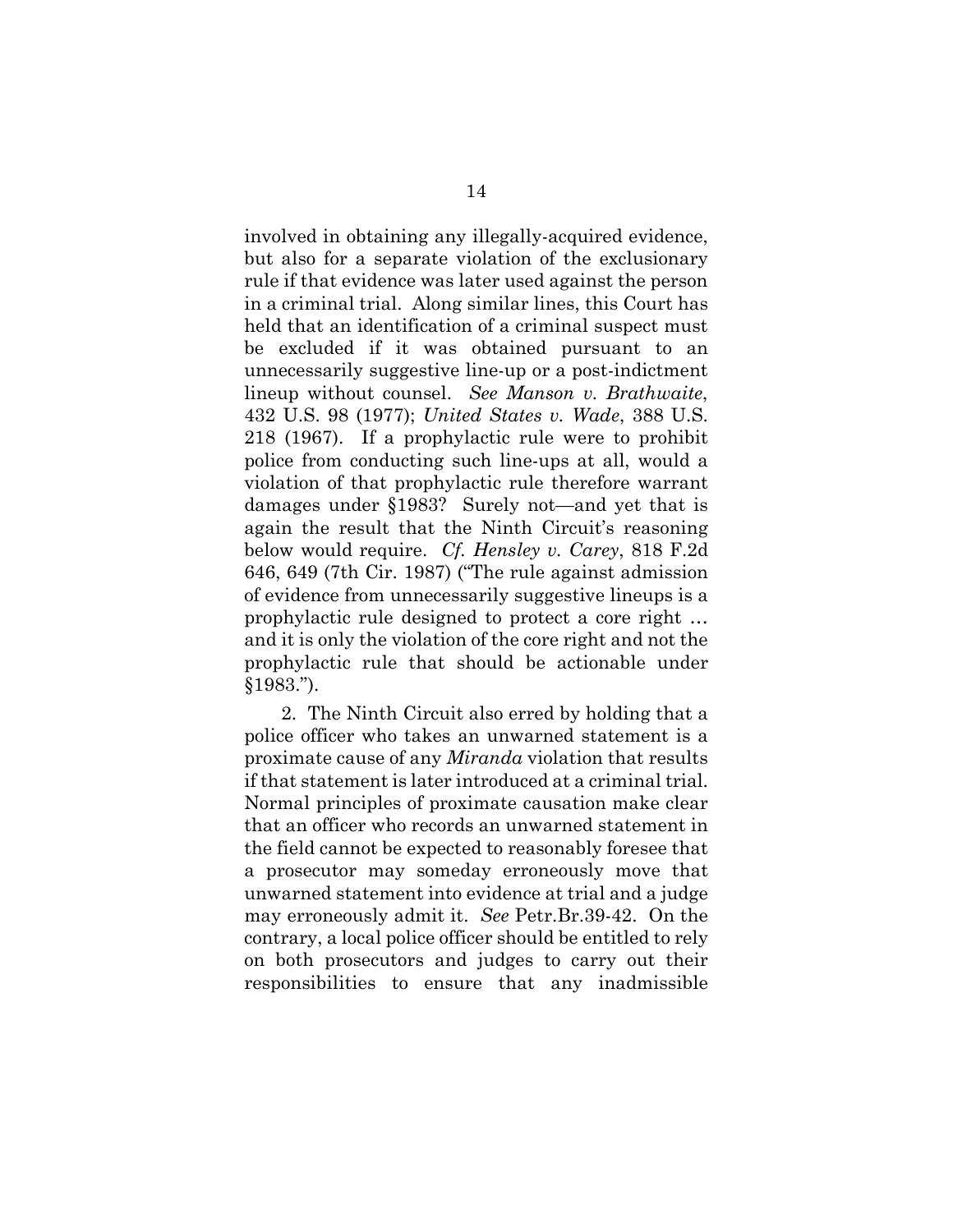evidence is not presented at trial—and should not face liability for their failure to do so. *See United States v. Chem. Found.*, 272 U.S. 1, 14-15 (1926) (recognizing the "presumption of regularity [that] supports the official acts of public officers," under which "courts presume that they have properly discharged their official duties"); *see also Murray v. Earle*, 405 F.3d 278, 292-93 (5th Cir. 2005) (explaining that "an intervening decision of an informed, neutral decisionmaker 'breaks' the chain of causation," and so "an official who provides accurate information to a neutral intermediary … cannot 'cause' a subsequent Fifth Amendment violation arising out of the neutral intermediary's decision").

The Ninth Circuit's contrary rule—that police officers may be held liable unless they somehow attempt to *prevent* introduction of the unwarned statement at trial, *see* Pet.App.21-22—makes no sense whatsoever. That approach not only reverses the presumption of regularity, and erroneously treats *Miranda* as a "code of police conduct" rather than a prophylactic exclusionary rule, *United States v. Patane*, 542 U.S. 630, 637 (2004) (plurality op.), but would force police officers to either refuse to tell prosecutors about a suspect's unwarned statements or else second-guess prosecutors' legal judgments about whether to introduce those statements. Petr.Br.42-46. That result is entirely untenable—for police officers, for prosecutors, and for the local governments that rely them to protect the public.

Put simply, the ultimate decision to admit Tekoh's confession at his criminal trial was made not by Vega, but by the prosecutor who presented that evidence and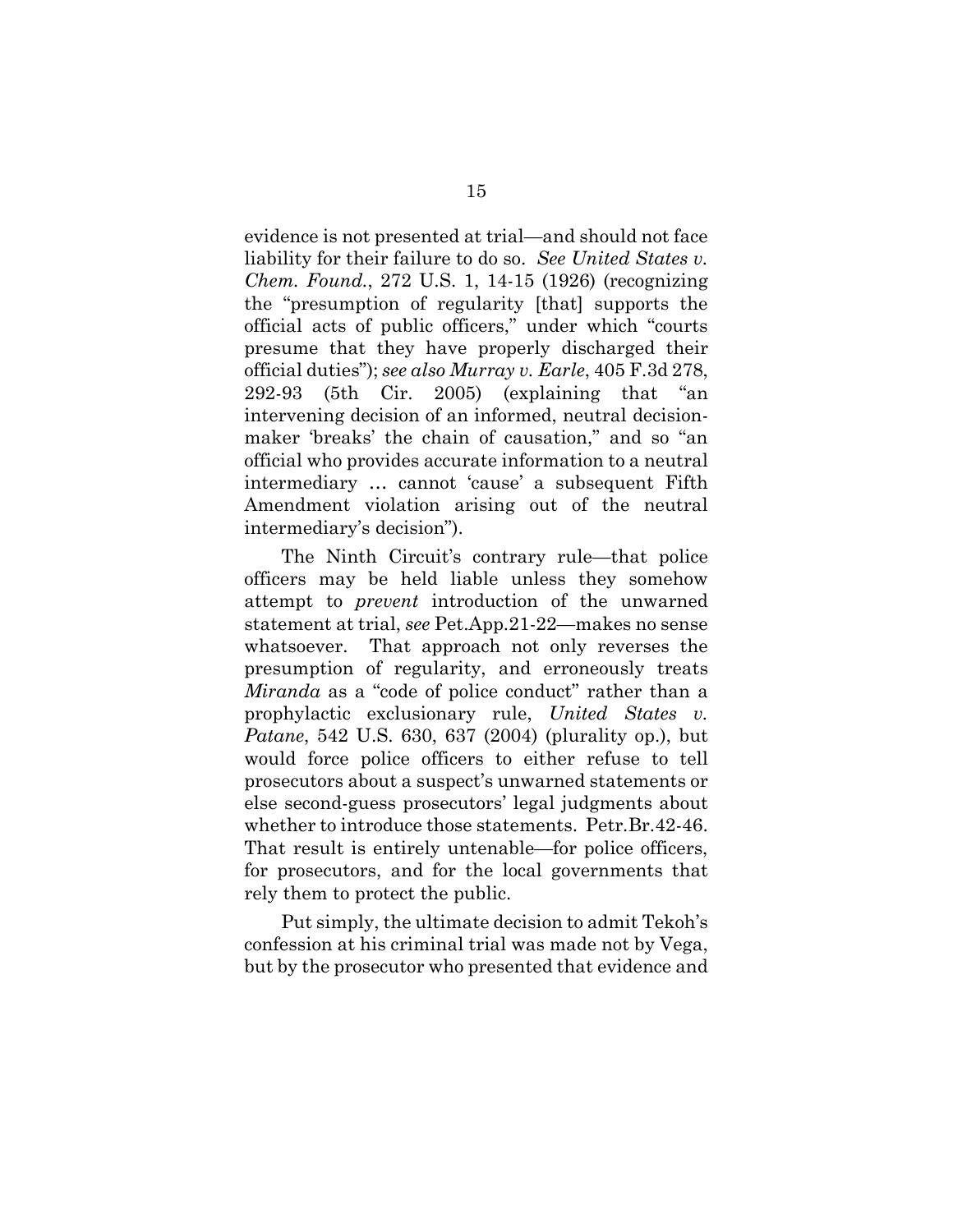the state judge who ruled it admissible. *See*  Petr.Br.39-42. Indeed, Tekoh himself recognizes that his theory of liability in his §1983 suit is simply a collateral challenge to the state court's decision to admit his confession. *See* BIO.1 (arguing that the state court's decision to admit his confession is "not preclusive" because it was not subject to appellate review). As two federal juries have since confirmed (by rejecting Tekoh's version of the circumstances surrounding his confession), the prosecutor who charged Tekoh and the state court that presided over his trial did not err in determining that Tekoh's confession was admissible. But even if the prosecutor and the court had erred, their intervening decisions preclude Tekoh's attempt to hold Vega liable for the admission of his confession at his criminal trial.

3. The decision below not only rests on indefensible legal grounds, but is untenable as a practical matter as well. By expanding §1983 to authorize suits against local law enforcement whenever an unwarned statement is later impermissibly introduced at trial, the decision below opens the door to a measurable increase in the already-significant litigation burdens that local governments face under §1983, *see supra* Part I—not in order to compensate plaintiffs whose constitutional rights have been violated, but solely to protect a judgemade prophylactic rule.

The potential burden on local governments and local law enforcement is staggering. On any given day, police officers interact with tens of thousands of their fellow American citizens, often in ways that involve posing direct or indirect questions and in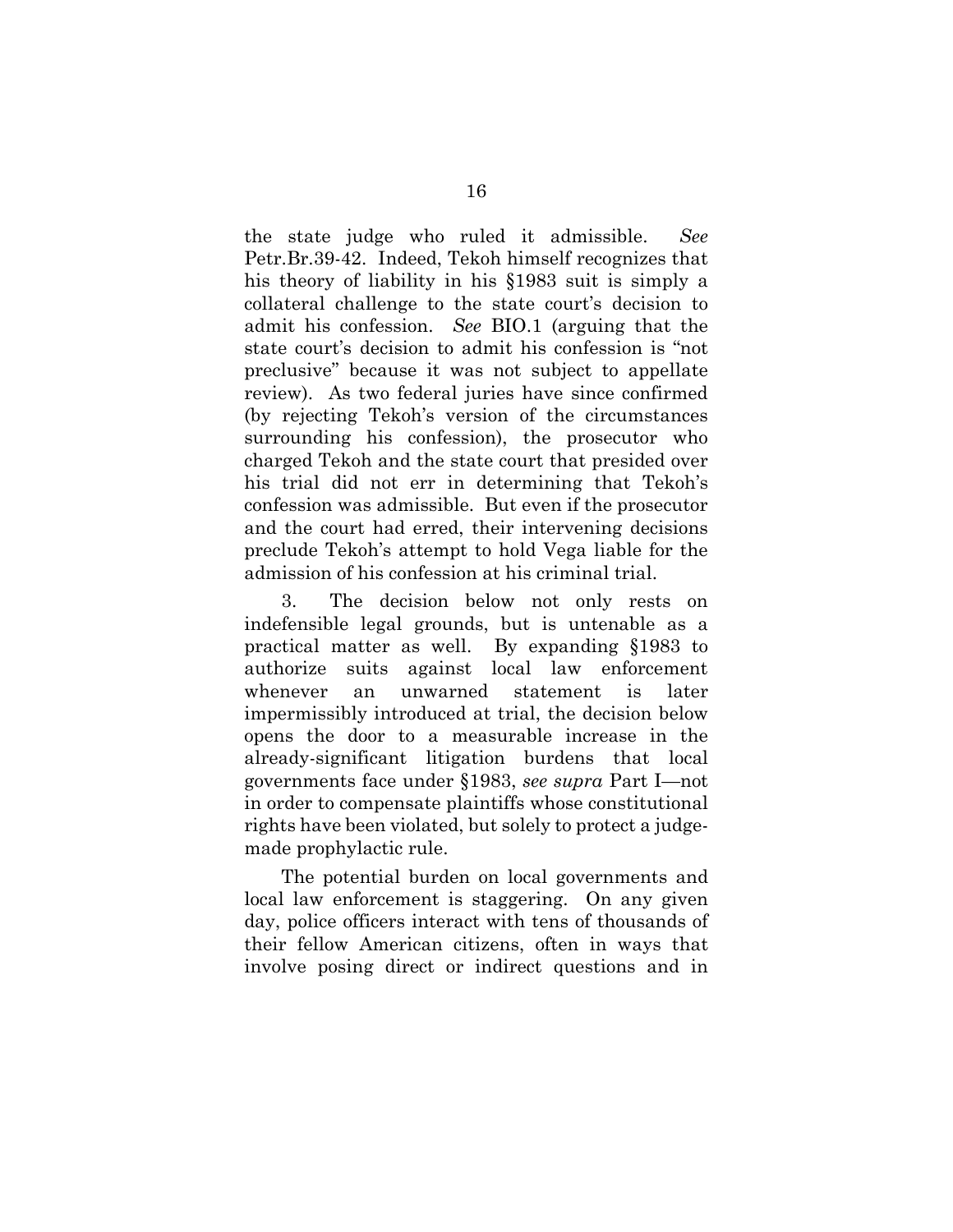circumstances that may or may not be custodial. Under the Ninth Circuit's rule, an officer would either have to provide prophylactic *Miranda* warnings at practically every one of those interactions, or else face potential personal liability for damages if the resulting statements are later admitted at a criminal trial over the defendant's objection that he was in custody when they were made.

Even in cases where it is relatively clear that *Miranda* warnings are appropriate, the Ninth Circuit's rule would radically change the consequences of any mistaken failure to provide those warnings, imposing not only the appropriate consequence of exclusion but also the unwarranted risk of significant financial damages. In 2019, law enforcement officers made over *10 million* arrests in the United States, or an average of one every three seconds. FBI, *Crime in the United States 2019: Persons Arrested*, <https://bit.ly/3BCoYNu> (last visited Mar. 7, 2022). It is literally inevitable that for some number of those arrests, the arresting officers will mistakenly fail to provide proper *Miranda* warnings before asking questions. This Court has determined that in those cases, statements made in response to unwarned questions should generally be excluded, in order to protect the underlying Fifth Amendment right against self-incrimination. *Miranda*, 384 U.S. at 444-45. But neither this Court nor Congress has ever concluded that police officers (and the municipalities that employ them) should *additionally* be subject to liability for *money damages* for any failure to provide the judicially required *Miranda* warnings—an approach that would require a unique and extraordinarily expansive theory of Fifth Amendment prophylaxis. As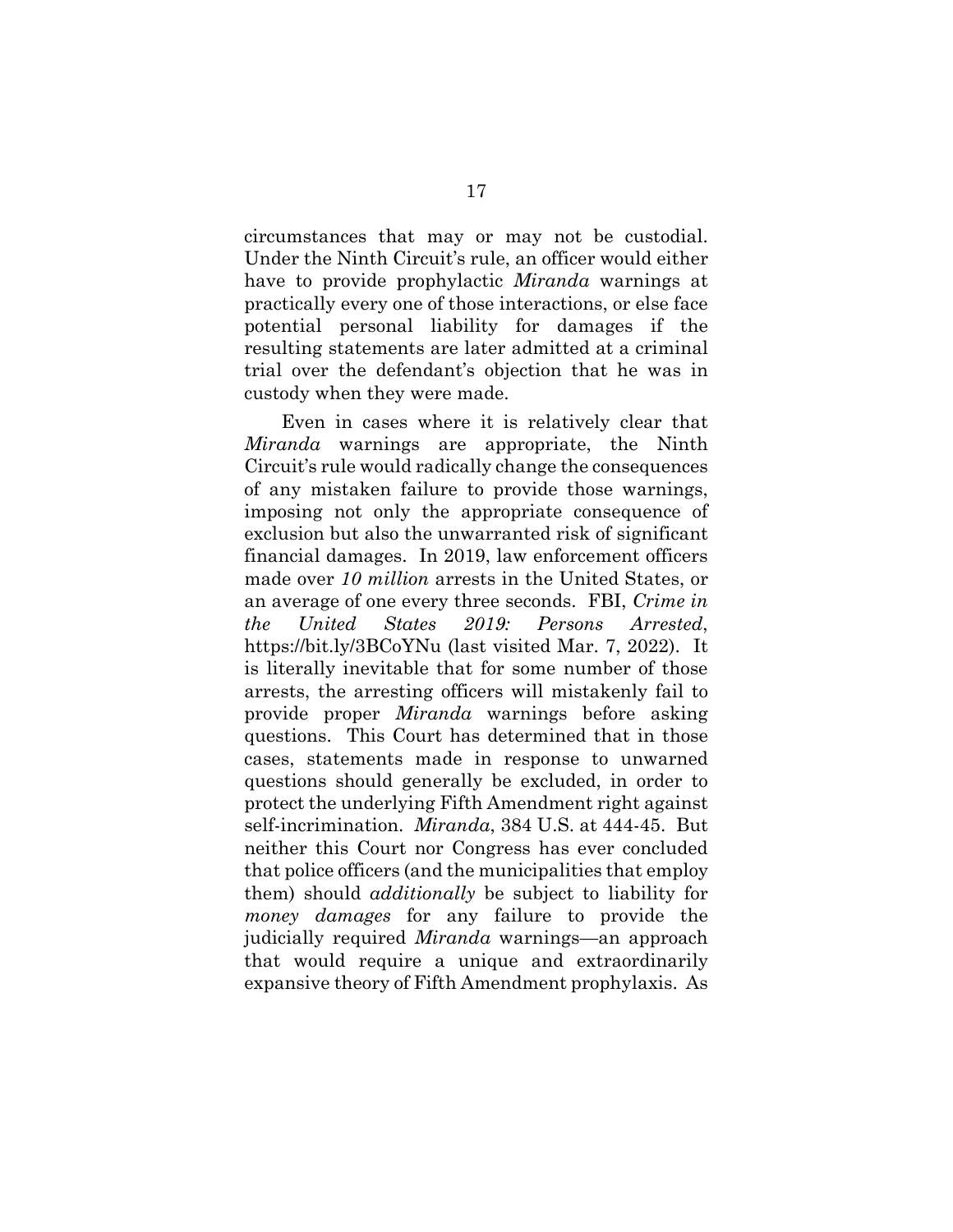the United States has previously recognized, expanding *Miranda* to afford such additional prophylactic "deterrence" is fundamentally misguided; in fact, "deterrence concerns are inapt in this context, because the Constitution does not forbid interrogation without prior administration *Miranda* warnings." U.S.Br.26, *Patane*, 542 U.S. 630. In any event, "even assuming that deterrence of unwarned questioning were an appropriate purpose of *Miranda*, the rule provides sufficient deterrence by suppressing the unwarned statement itself from use in the government's case." *Id.*; *see id.* at 29-35.

The potential burden that the Ninth Circuit's approach would pose is anything but theoretical. Plaintiffs have already filed numerous §1983 cases seeking to impose liability on local officers and local governments for alleged violations of the prophylactic *Miranda* rule, often requesting millions of dollars in damages. *See, e.g.*, *Steward v. Dunlap*, No. 3:21-cv-00416-BJD-JRK (M.D. Fla. filed Apr. 16, 2021) (seeking over \$2,200,000); *Smith v. Aims*, No. 2:20-cv-12013-MAG-DRG (E.D. Mich. filed July 14, 2020) (seeking over \$2,400,000); *Green v. Irvington Police Dep't*, No. 2:19-cv-20239-SDW-ESK (D.N.J. filed Nov. 14, 2019) (seeking \$10,000,000); *Nunez v. Vill. of Rockville Centre*, No. 2:18-cv-04249-DRH-SIL (E.D.N.Y. filed July 26, 2018) (seeking over \$3,000,000); *Besedin v. Cnty. of Nassau*, No. 2:18-cv-00819-KAM-ST (E.D.N.Y. filed Feb. 7, 2018) (seeking \$15,000,000); *see also* Pet.33 n.6 (listing additional cases). The Ninth Circuit's decision below has now started adding to that flood, directly encouraging plaintiffs to file new *Miranda*-based §1983 claims. *See, e.g.*, *Smith v. City of Dalles*, No. 6:16-cv-1771-SI,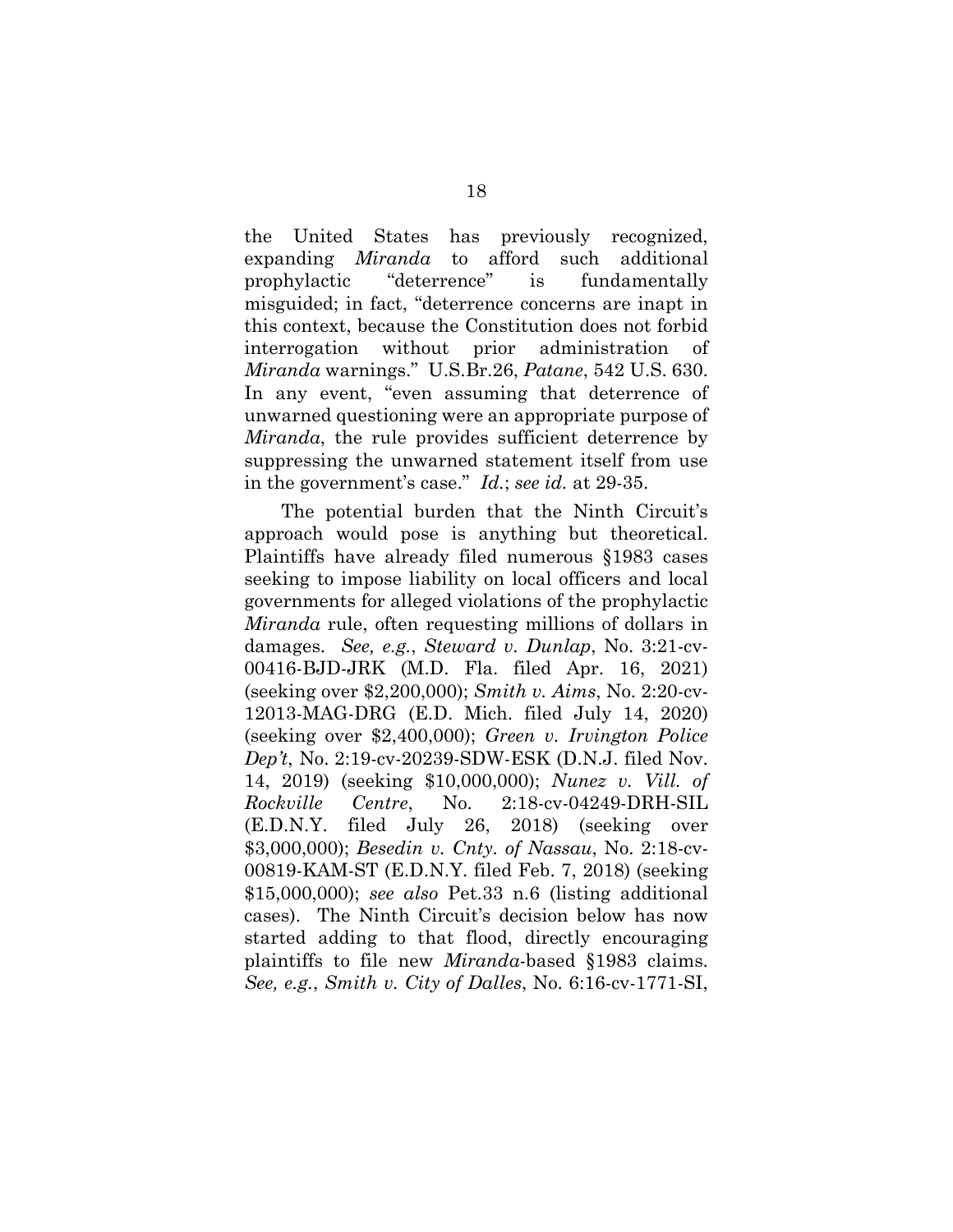2021 WL 1040380, at \*11-12 (D. Or. Mar. 17, 2021) (granting leave to plead a new *Miranda*-based §1983 claim in light of the decision below). Allowing that decision to stand—or even worse, expanding the Ninth Circuit's rule to apply nationwide—will only encourage plaintiffs (and plaintiffs' lawyers) to bring more and more *Miranda*-based §1983 suits, weighing down local governments and their officers with expensive and burdensome litigation.

One notable example is pending even now in the Seventh Circuit. *See Carter v. Wrobel*, No. 21-1018 (7th Cir. argued Sept. 29, 2021). In *Carter*, police officers executed a search warrant at a Chicago residence looking for narcotics equipment and controlled substances. *People v. Carter*, 2018 IL App. (1st) 153357, ¶5. The officers found and detained Carter in a bedroom in the basement, and Officer Wrobel asked Carter whether "there was anything illegal in the home that should not be there." *Id.* ¶6. Carter responded that he had "some bullets." *Id.* ¶8. The officers then searched the basement, and recovered a holster, a black magazine for a .9mm handgun, and a shotgun shell in a ceiling panel, and two different calibers of ammunition on the floor and in a cabinet. *Id.* ¶¶9, 16-17. The officers also found cocaine, cannabis, and narcotics equipment. *Id.* ¶15.

Carter was arrested and charged with possession of firearm ammunition by a felon. *Id.* ¶2. He moved to suppress his "some bullets" statement, arguing that Officer Wrobel was required to provide him *Miranda* warnings before asking him any questions. The trial court denied the motion, holding that *Miranda*  warnings were not required because Officer Wrobel's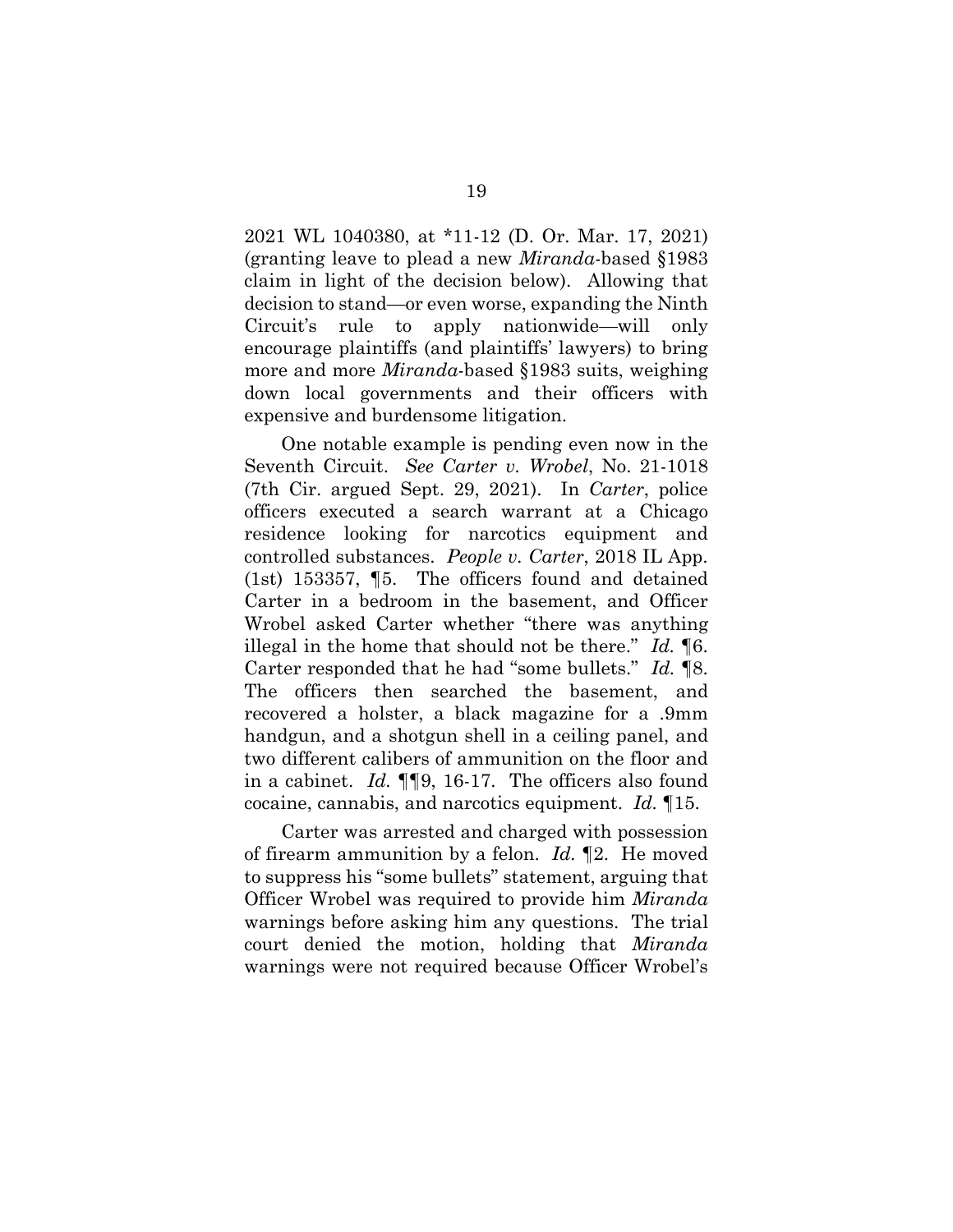question was intended to determine whether there were dangerous weapons that could imperil the officers' safety, and because Carter was not in custody in any event. *Id.* ¶12. Carter was subsequently convicted and sentenced to nine years in prison. *Id.* ¶24; Complaint ¶¶23-24, *Carter v. City of Chicago*, No. 20-cv-1684 (N.D. Ill. filed Mar. 9, 2020). Dkt.1 ("*Carter* Complaint").

On appeal, however, the Illinois Appellate Court vacated Carter's conviction. It rejected both the trial court's finding that Carter was not in custody during Officer Wrobel's questioning and the court's alternative finding that the public safety exception applied, and held (five years after the fact) that Carter's "some bullets" statement should have been suppressed because Officer Wrobel should have given Carter the *Miranda* warnings after all. *Carter*, 2018 IL App. (1st) 153357, ¶¶29-44.[4](#page-29-0) 

Armed with that appellate finding, Carter has now sued Officer Wrobel and the City of Chicago in federal court, claiming that he is entitled to damages under §1983 based on Officer Wrobel's purported violation of the *Miranda* rule. *Carter* Complaint ¶¶1- 4. Notably, Carter does not claim that his "some bullets" statement was actually involuntary, or that Officer Wrobel engaged in any actual coercion toward

<u>.</u>

<sup>4</sup> Notably, even the Illinois Appellate Court recognized the uncertain contours of the *Miranda* rule, suggesting that if "the form of Officer Wrobel's question" had been different—for instance, if Officer Wrobel had asked whether there was anything *dangerous* in the house rather than anything *illegal*—then *Miranda* warnings might not have been required. *Carter*, 2018 IL App. (1st) 153357, ¶44.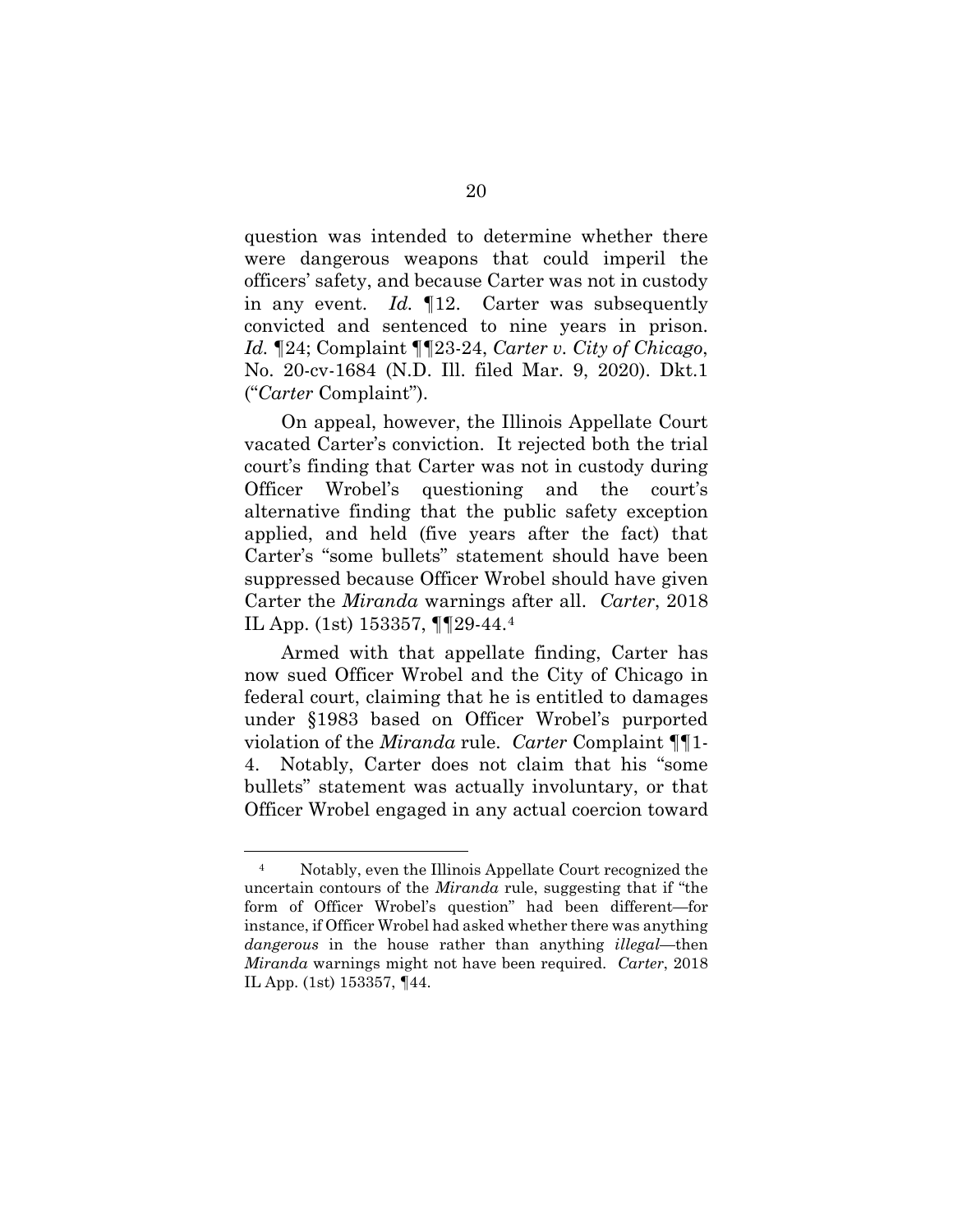him to force him to make it. Still more striking, even though Officer Wrobel did not make the decision to admit Carter's statement into evidence at Carter's criminal trial, Carter now seeks damages from Officer Wrobel for the nearly five years that Carter spent in prison before his conviction was reversed on appeal even though Carter does not dispute the other facts that led to his conviction. *See id.* ¶¶1-4, 32-35. The district court nevertheless denied the defendants' motion to dismiss, concluding that Seventh Circuit precedent permitted Carter to sue under §1983 based on Officer Wrobel's purported *Miranda* violation. *Carter v. City of Chicago*, 2020 WL 7183740 (N.D. Ill. Dec. 7, 2020). Officer Wrobel's appeal from that decision is currently pending before the Seventh Circuit, and potentially being held for this Court's decision in this case. *Carter v. Wrobel*, No. 21-1018 (7th Cir. argued Sept. 29, 2021).

As *Carter* illustrates, allowing plaintiffs to bring suit under §1983 based on purported *Miranda* violations (rather than actual Fifth Amendment violations) will impose real costs on local governments and local law enforcement. The *Carter* litigation has now continued for more than two years—with all the attendant burdens on the parties and the courts despite resting on a fundamentally flawed theory of liability. Unless this Court reverses the decision below, similar suits will continue to proliferate and force local taxpayers to cover substantial legal expenses to fight off similar meritless claims. This Court should end that rising tide of unproductive litigation.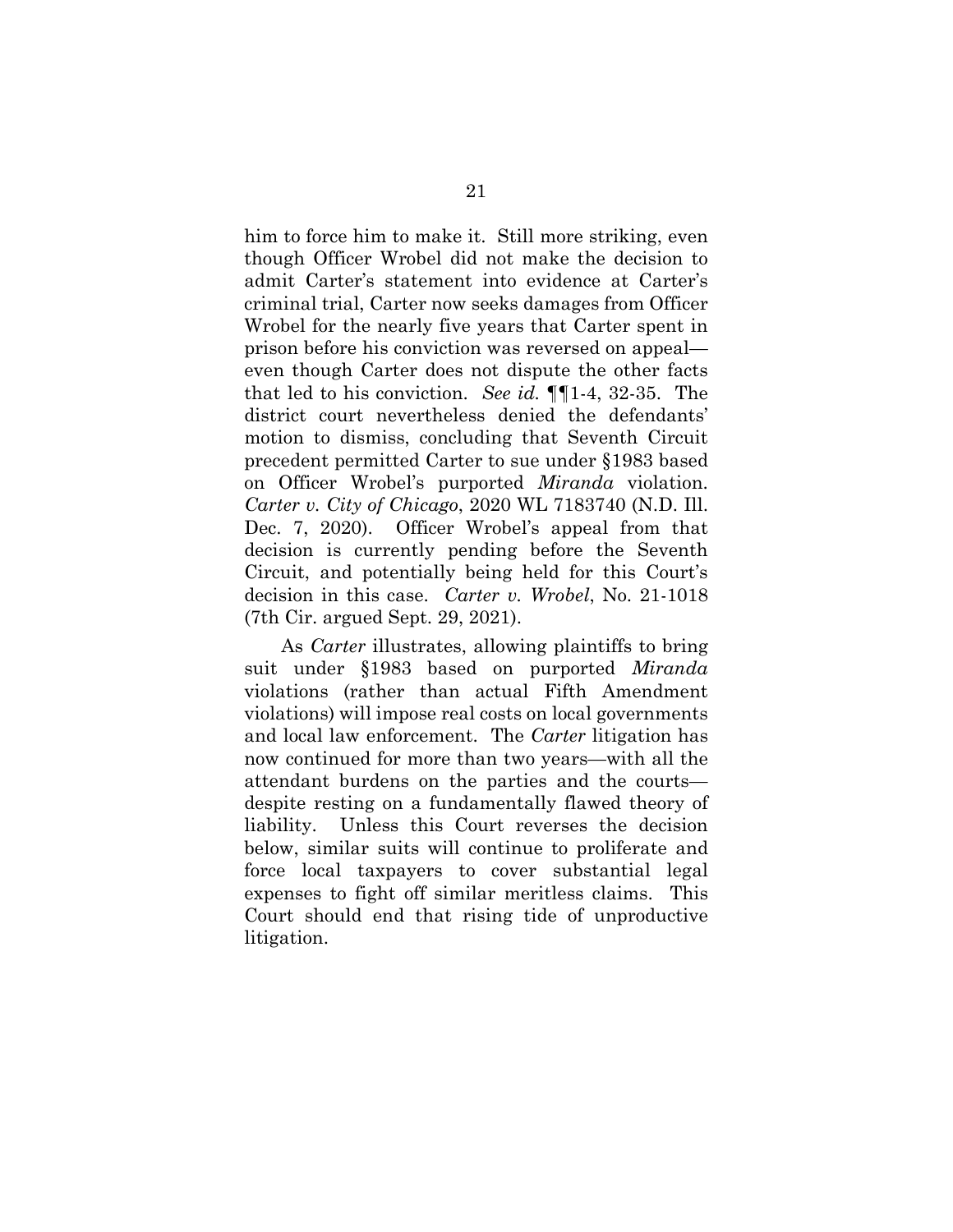4. Allowing the decision below to stand would not only subject municipalities nationwide to evergrowing numbers of meritless lawsuits, but also undermine public safety. Again, police officers in America interact with tens of thousands of members of the public every day. Officers who face the threat of a lawsuit for taking unwarned statements that are later used at trial will be naturally reluctant to take such statements, especially when they know they will have little to no control over whether a prosecutor later chooses to introduce that statement or a judge chooses to admit it. That reluctance will persist even for officers who are indemnified by their employers; after all, no one enjoys being named as a defendant in a lawsuit, even when they may not face financial ruin as a result. And police officers are fully aware of the distractions and other nonfinancial burdens that a named defendant is likely to face in litigation, given that (according to one conservative estimate) up to 27% of all officers have been sued at least once in their careers. Gaines & Kappeler, *supra*, at 341; *see id.* at 340 ("[N]o other group of governmental employees are more exposed to civil suits and liability than are police officers. Indeed, civil liability is an occupational hazard for many officers and their departments.").

The risk of overdeterrence is particularly problematic in the *Miranda* context, which can potentially arise in practically every police interaction and where the rules of the road are anything but clear. Depending on the circumstances of the particular interaction, unwarned statements may be obtained and used for a wide variety of legitimate purposes; among other things, for instance, *Miranda* does not require officers to warn suspects before asking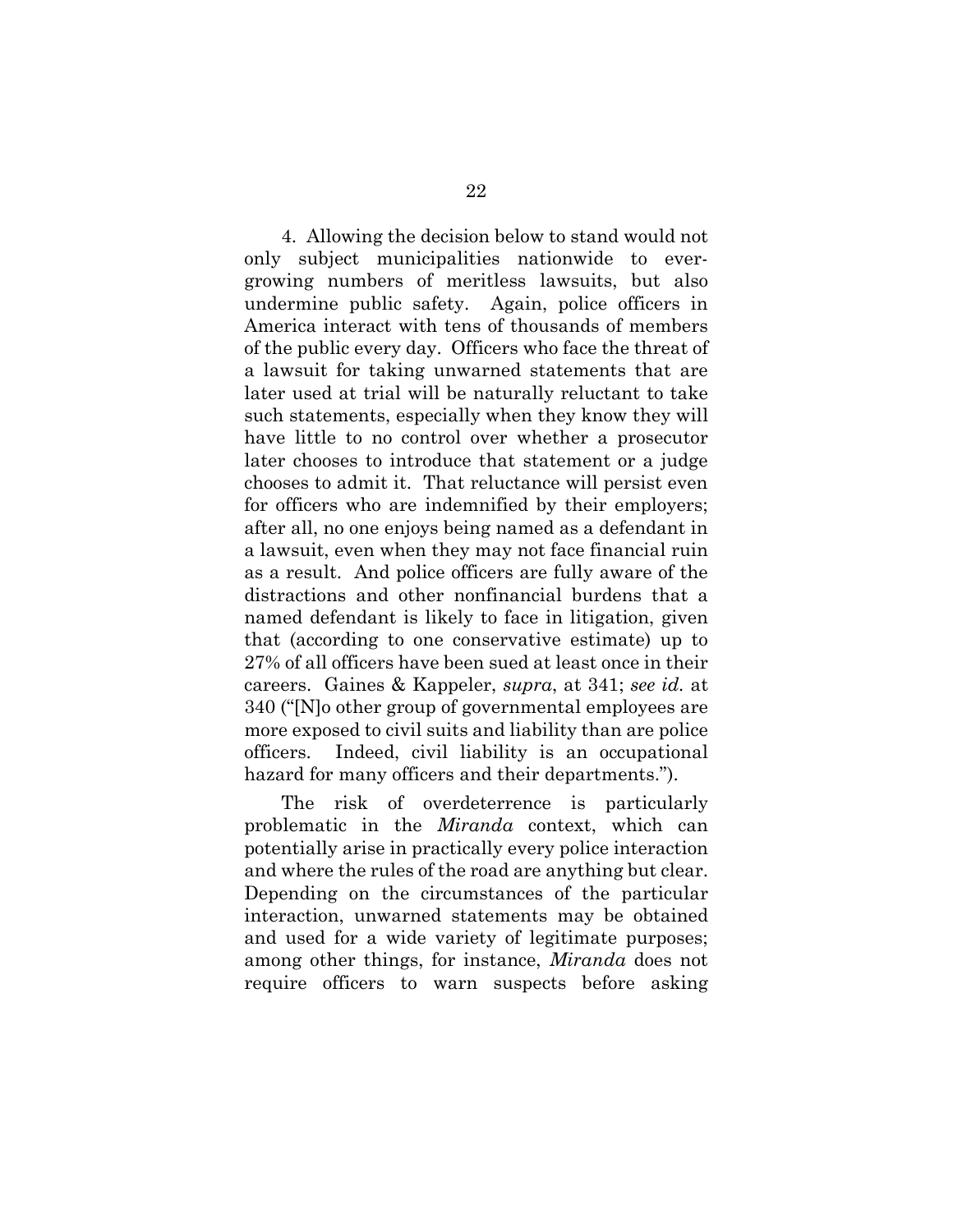questions in noncustodial settings, *see Miranda*, 384 U.S. at 477-78, or before asking questions where exigent circumstances require immediate action to preserve public safety, *see Quarles*, 467 U.S. at 655-56. As this Court has recognized, however, the line between situations in which *Miranda* warnings are required and those in which they are not can be "murky and difficult," and police officers are "illequipped to pinch-hit for counsel" in tracing its uncertain contours. *Elstad*, 470 U.S. at 316. Subjecting officers (and the municipalities that employ them) to severe financial consequences for landing on the wrong side of that fuzzy line will deter officers from *any* unwarned questioning, reducing the investigative tools available to law enforcement officers and threatening public safety. *Cf. Davis v. Scherer*, 468 U.S. 183, 196 (1984) (recognizing that officers "routinely make close decisions" and "should not err always on the side of caution").

<span id="page-29-0"></span>No one disputes that *Miranda* provides vital prophylactic protections that serve important public interests. But those interests are properly satisfied by the tailored remedy that *Miranda* itself announced: the exclusion in subsequent criminal proceedings of any statements obtained in violation of the protections that *Miranda* provides. 384 U.S. at 444. That is why this Court has repeatedly declined to extend that exclusionary remedy further than necessary, recognizing the need to balance the interests served by *Miranda* with the equally pressing public interest in effective law enforcement. *See, e.g.*, *Elstad*, 470 U.S. 298 (allowing use of post-warning confession obtained as fruit of pre-warning statement); *Quarles*, 467 U.S. at 655-59 (recognizing public safety exception); *Oregon*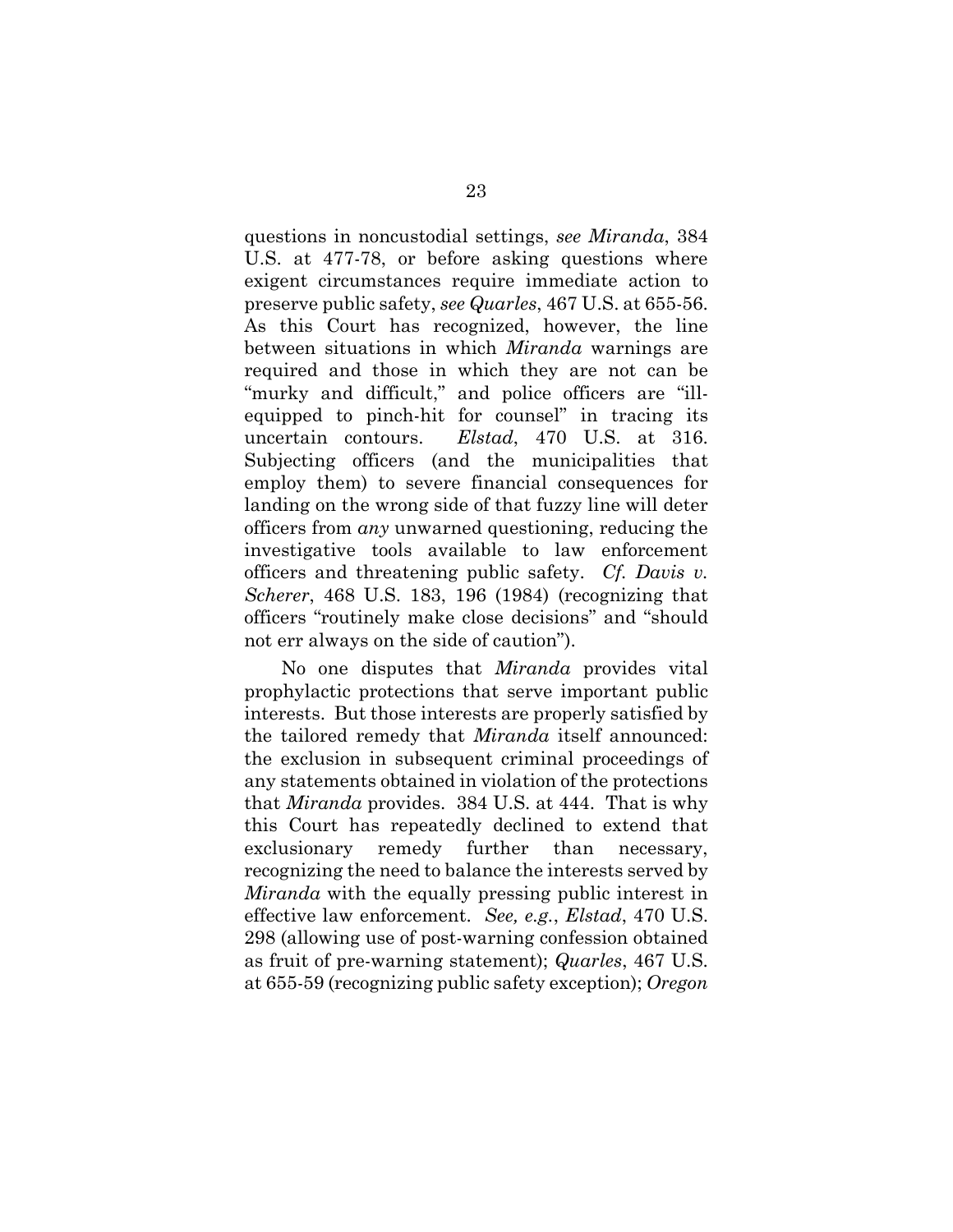*v. Hass*, 420 U.S. 714 (1975) (allowing use of unwarned statement for impeachment); *Michigan v. Tucker*, 417 U.S. 433 (1974) (allowing admission of evidence discovered as a result of statements given after inadequate warnings). The decision below, by contrast, radically upsets that balance, taking *Miranda* and its exclusionary remedy and adding on a civil damages action that neither this Court nor Congress has ever authorized in the *Miranda* context. That approach expands the burdens on local governments and local officers, deters legitimate law enforcement, and cannot be sustained.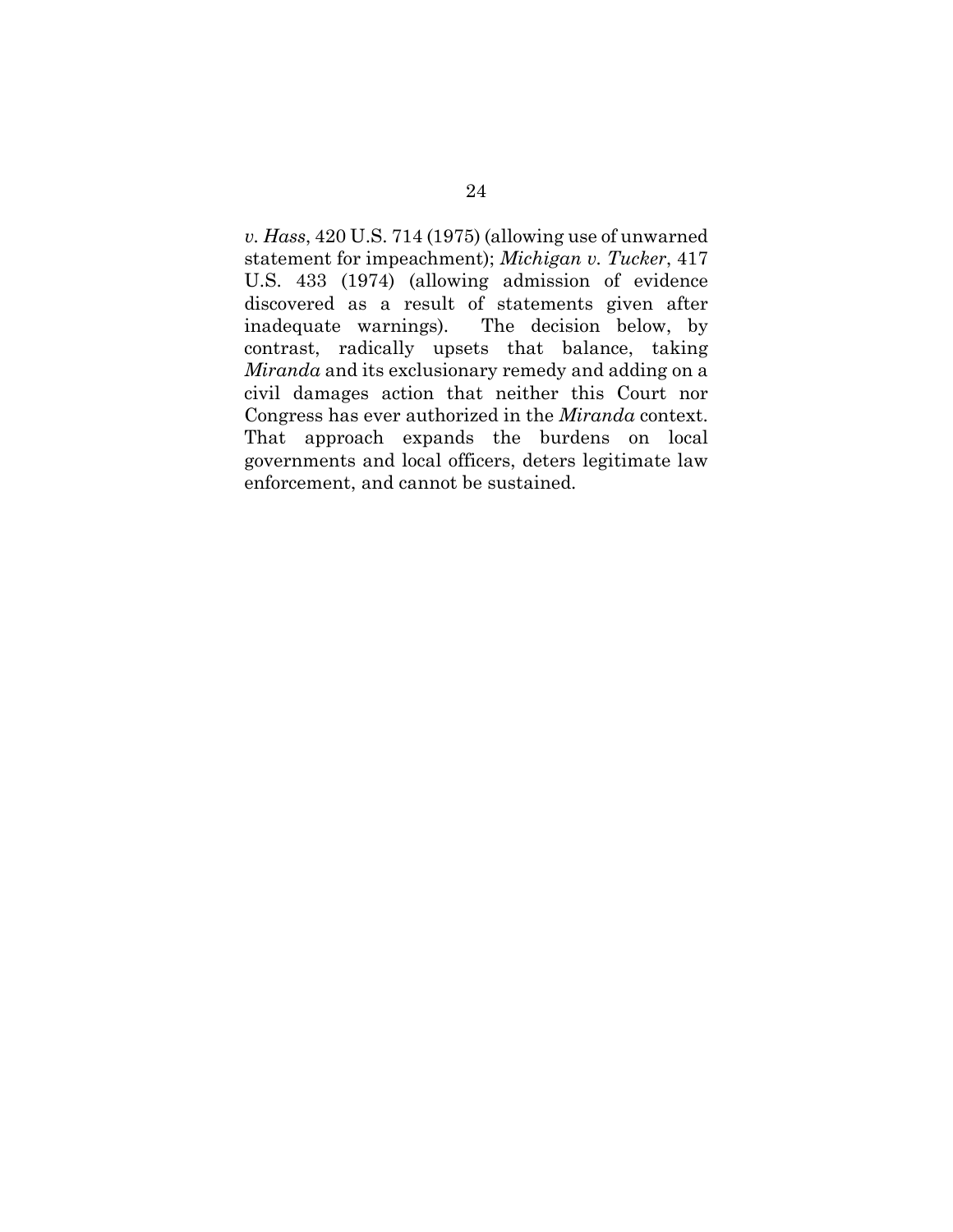### **CONCLUSION**

### The judgment below should be reversed.

Respectfully submitted,

| <b>LISA SORONEN</b>      | <b>C. HARKER RHODES IV</b> |
|--------------------------|----------------------------|
| <b>STATE &amp; LOCAL</b> | Counsel of Record          |
| LEGAL CENTER             | KIRKLAND & ELLIS LLP       |
| 444 N. Capitol St., NW   | 1301 Pennsylvania Ave., NW |
| Suite 515                | Washington, DC 20004       |
| Washington, DC 20001     | $(202)$ 389-5000           |
|                          | harker.rhodes@kirkland.com |

*National Association of Counties, National League of Cities, United States Conference of Mayors, International Municipal Lawyers Association, National Sheriffs' Association, Major County Sheriffs of Association of CountiesAmerica, and California State Association of Counties*

*Counsel for Amici Curiae Counsel for Amici Curiae National Association of Counties, National League of Cities, International Municipal Lawyers Association, National Sheriffs' Association, Major County Sheriffs of America, and California State*